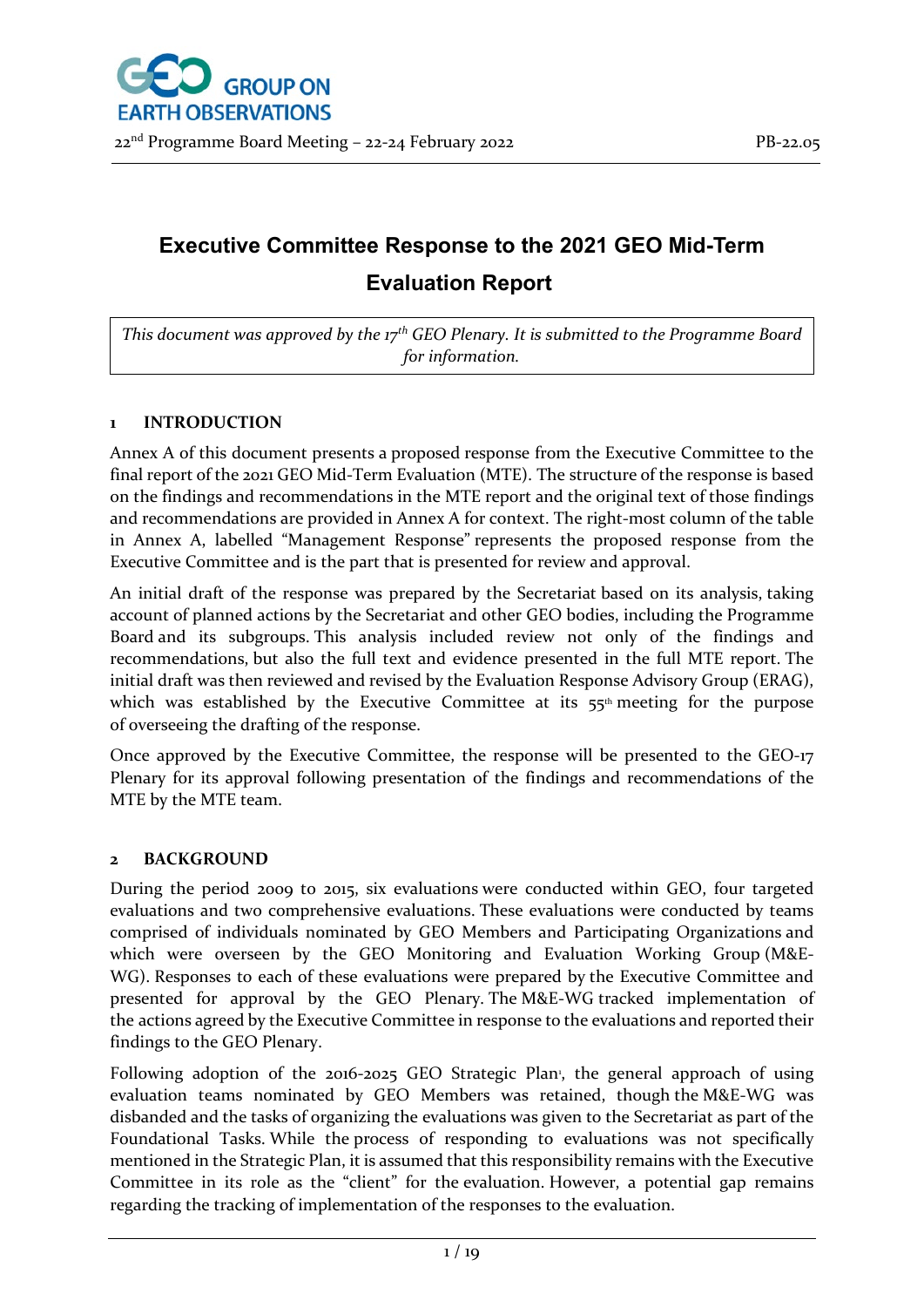### **3 RECOMMENDATIONS**

The Executive Committee recommends that:

- The GEO Plenary approve the Executive Committee Response to the MTE, as presented in Annex A; and
- Assign the monitoring of implementation of the Executive Committee Response to the Lead Co-Chair, with the support of the Secretariat.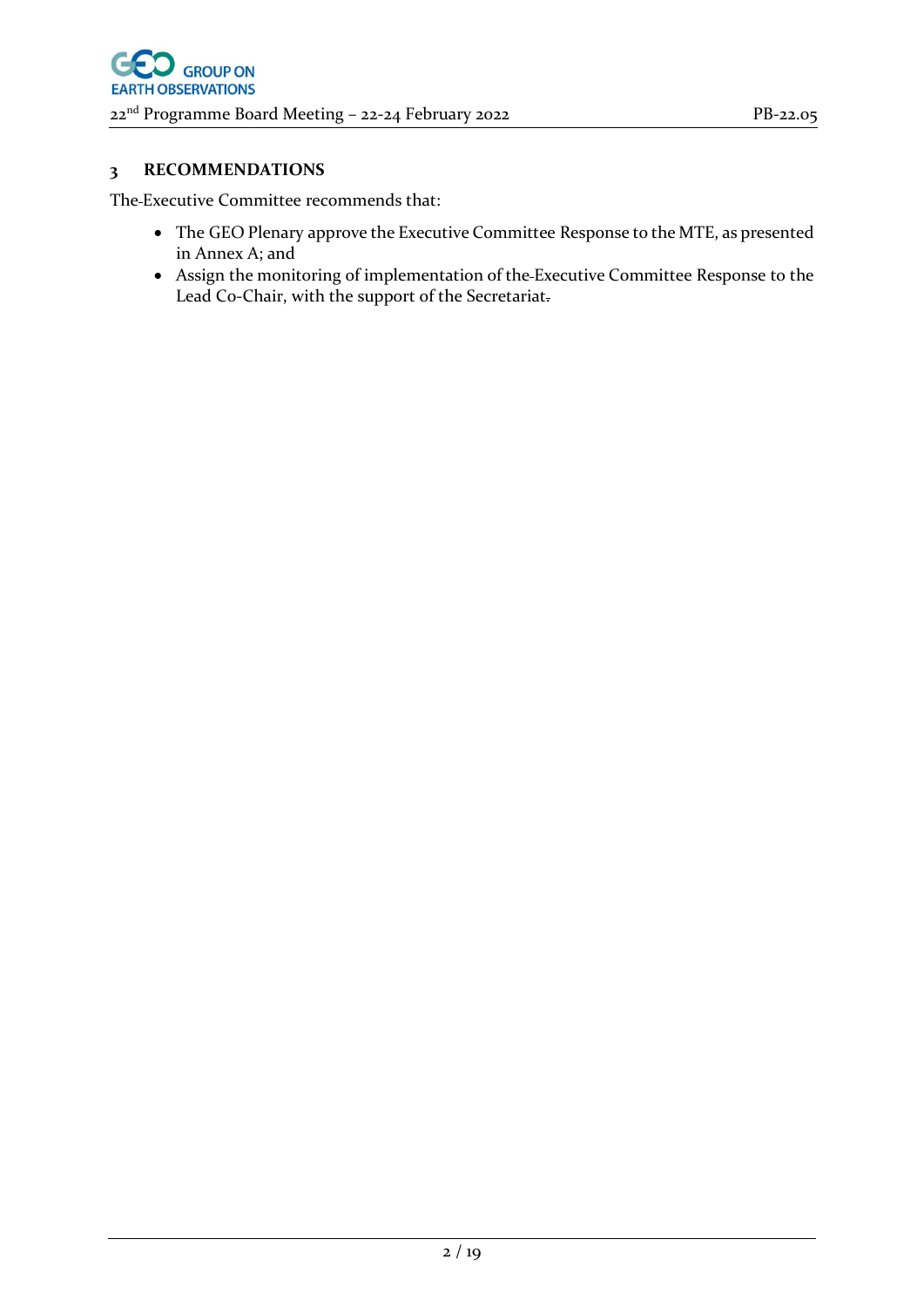

# **Annex A**

# **Executive Committee Responses to the Mid-Term Evaluation Findings and Recommendations**

| <b>Key Finding</b>                                                                                                                                                                                                                                                                                                                                                                                                                                                                                                                                                                                                                                                                                                                                                                                                                                                                                                                                                                                                                                                                                                                                                                                                                      | Recommendation                                                                                                                                                                                                                                                                                                                                                                                                                                                                      | <b>Management Response</b>                                                                                                                                                                                                                                                                                                                                                                                                                                                                                                                                                                                                                                                                                                                                                                                                                                                                                                                                                                                               |
|-----------------------------------------------------------------------------------------------------------------------------------------------------------------------------------------------------------------------------------------------------------------------------------------------------------------------------------------------------------------------------------------------------------------------------------------------------------------------------------------------------------------------------------------------------------------------------------------------------------------------------------------------------------------------------------------------------------------------------------------------------------------------------------------------------------------------------------------------------------------------------------------------------------------------------------------------------------------------------------------------------------------------------------------------------------------------------------------------------------------------------------------------------------------------------------------------------------------------------------------|-------------------------------------------------------------------------------------------------------------------------------------------------------------------------------------------------------------------------------------------------------------------------------------------------------------------------------------------------------------------------------------------------------------------------------------------------------------------------------------|--------------------------------------------------------------------------------------------------------------------------------------------------------------------------------------------------------------------------------------------------------------------------------------------------------------------------------------------------------------------------------------------------------------------------------------------------------------------------------------------------------------------------------------------------------------------------------------------------------------------------------------------------------------------------------------------------------------------------------------------------------------------------------------------------------------------------------------------------------------------------------------------------------------------------------------------------------------------------------------------------------------------------|
| <b>1 Mission:</b> GEO is making good progress on<br>working towards becoming a world leading<br>organization in coordinating availability, access and<br>use of Earth observations. It is successfully<br>contributing to unlocking the potential of Earth<br>observations by connecting the demand for sound<br>and timely environmental information with the<br>supply of data and information about the Earth,<br>facilitating their accessibility and application to<br>global decision-making within and across many<br>different domains. It has an opportunity to become<br>increasingly recognized as a global convener of<br>different communities including member states,<br>international organizations, data and service<br>providers, users and the private sector in the field<br>of Earth observations given the increasing<br>availability of data, increasing attention towards<br>sustainability topics and the need for information<br>that can support decision-making in this field. It can<br>fulfil the above-mentioned role by leveraging its<br>ability to connect such communities, particularly<br>with a view to covering the downstream of the value<br>chain, providing a platform for collaboration and | GEO should improve the definition, targeting,<br>communication of and emphasis on its value-<br>added proposition and benefits derived for external<br>organizations to participate in GEO. Possible ways<br>to do this include stressing GEO's messaging<br>around its value added, its convening role,<br>inclusivity and capacity development to foster<br>greater engagement of all its existing and potential<br>Participating Organizations<br>members,<br>and<br>Associates. | The Executive Committee concurs.<br>The global Earth observations community has<br>changed significantly in the last five years, and<br>GEO has adapted to keep up with the change. The<br>accelerating pace of environmental change calls for<br>accelerated action to increase the utilization of<br>Earth observations in decision-making. This<br>involves making solution-ready tools and services<br>available for application at regional and national<br>levels, especially in the least developed countries<br>and underserved communities.<br>Achieving this requires fast-paced strategic<br>partnering with actors across the information value<br>chain – data and technology<br>providers,<br>researchers, developers, knowledge brokers,<br>funders, and decision-makers. Increasingly, these<br>actors represent the non-governmental sectors -<br>private industry, philanthropies, civil society, and<br>indigenous communities. To act at the pace of<br>change means forming partnerships where each |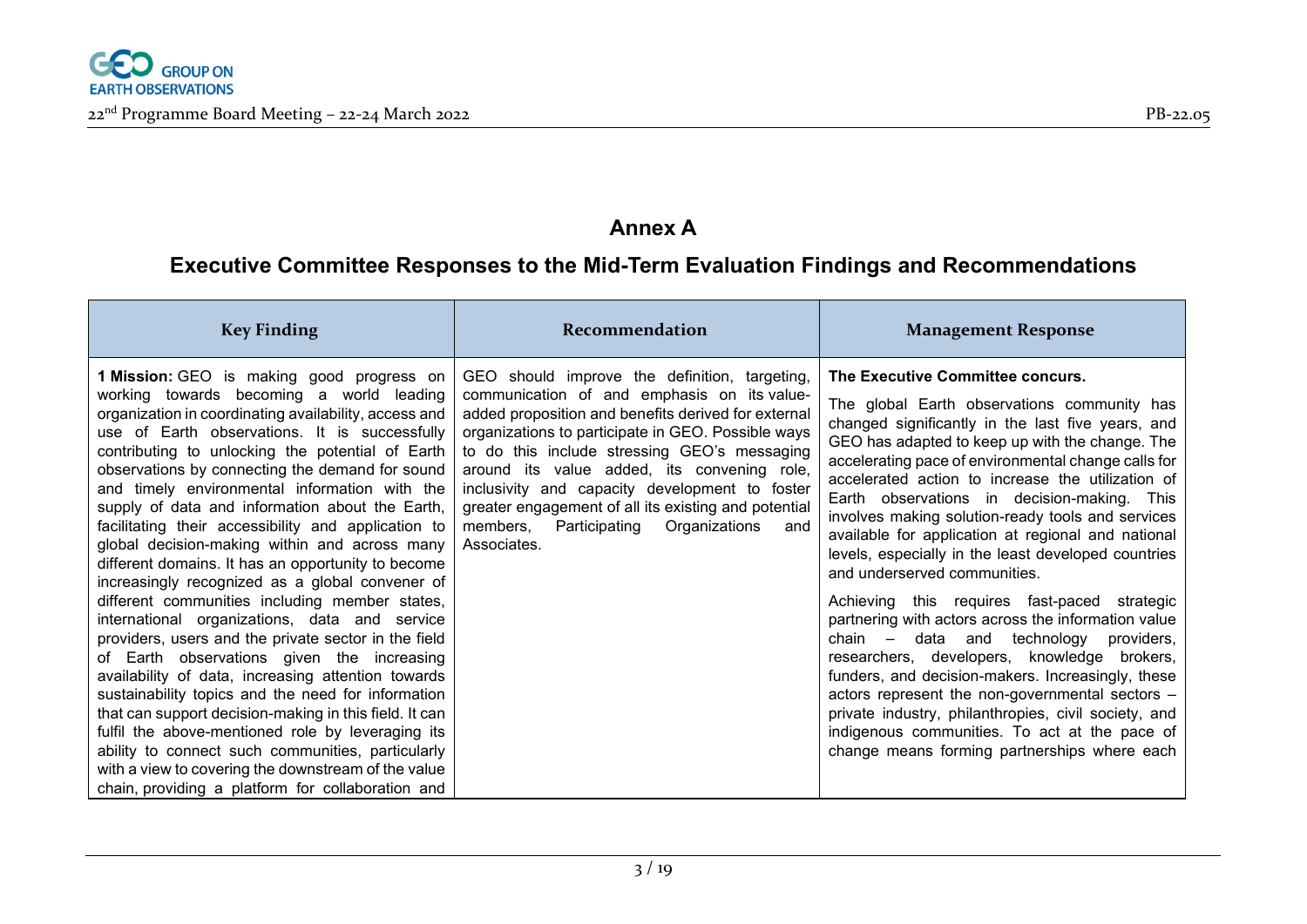

| representing a source of branding, recognition and<br>trust. As regards the GEO-WMO relationship,<br>respondents noted the need to better define and                                                                                                                                                                                                                                                                                                                                                                                                                                                                                                                                         | party brings a clear vision and commitment to the<br>collective action.<br>GEO remains a single global intergovernmental                                                                                                                                                                                                                                                                                                                                                                                                                                                                                                                                                 |
|----------------------------------------------------------------------------------------------------------------------------------------------------------------------------------------------------------------------------------------------------------------------------------------------------------------------------------------------------------------------------------------------------------------------------------------------------------------------------------------------------------------------------------------------------------------------------------------------------------------------------------------------------------------------------------------------|--------------------------------------------------------------------------------------------------------------------------------------------------------------------------------------------------------------------------------------------------------------------------------------------------------------------------------------------------------------------------------------------------------------------------------------------------------------------------------------------------------------------------------------------------------------------------------------------------------------------------------------------------------------------------|
| strengthen this relation, highlighting possible areas<br>of complementarity.                                                                                                                                                                                                                                                                                                                                                                                                                                                                                                                                                                                                                 | focused on<br>organization<br>transdisciplinary<br>application of EO that now has a proven record of                                                                                                                                                                                                                                                                                                                                                                                                                                                                                                                                                                     |
| 2 Value proposition: A clear gap that is evident<br>across GEO is the need to better define its value<br>proposition. A clearly defined value proposition is<br>missing from messaging to members, but also to<br>external partners, including UN institutions, and<br>partners, such as the private sector. GEO's<br>voluntary nature can be an asset, but this needs to<br>with<br>clear<br>advantages<br>tempered<br>a<br>be<br>organizational vision that is communicated within<br>the GEO community and to potential partners and<br>funders. A part of this clarity will require greater<br>interaction with individual members to better<br>understand their needs and where GEO can | partnerships<br>forging<br>strategic<br>with<br>the<br>aforementioned actors - driving development of<br>open tools, services and knowledge, extending<br>access to latest technologies for capacity<br>development worldwide and securing policy and<br>financial support to achieve end results. GEO<br>continues to attract more new Members,<br>Participating Organizations and Associates who<br>want to be part of GEO to drive action around<br>climate change, disaster risk reduction and long-<br>term sustainable development. This has continued<br>GEO's evolution into a more diverse and inclusive<br>community than five years earlier.                  |
| contribute and what GEO can offer, for instance in<br>convening, addressing capacity gaps, providing<br>access to open Earth observation data or in the<br>standing up of National GEOs. GEO's struggle to<br>attract new donations to its Trust Fund can be partly<br>tied to the lack of understanding among<br>key stakeholders of the value of GEO coupled with<br>a lack of communication/marketing of the value of<br>GEO to the global community, as well as at the<br>regional and national level. To define its value<br>added, GEO should agree on specific areas of<br>focus where it can deliver, in light of developing                                                         | To keep up with the evolution and growth of its<br>GEO<br>has<br>modernized<br>community,<br>the<br>communication channels and methods, with tens of<br>thousands of Earth observation practitioners,<br>scientists, policy developers and decision makers<br>engaging with GEO on social media. Still more can<br>be done to communicate the breadth of activities<br>going on in GEO and how these relate to the GEO<br>vision and mission. The Executive Committee<br>requests the Secretariat to develop and execute<br>an iterative strategy for communicating tailored<br>messages on GEO's value proposition to<br>different stakeholders and audiences and share |
| technologies relative to its founding goals and its<br>convening function. There is a sense in the GEO<br>community that the next phase of GEO should be                                                                                                                                                                                                                                                                                                                                                                                                                                                                                                                                     | these broadly for others to see and [re]use to<br>assist with consistency. The Executive                                                                                                                                                                                                                                                                                                                                                                                                                                                                                                                                                                                 |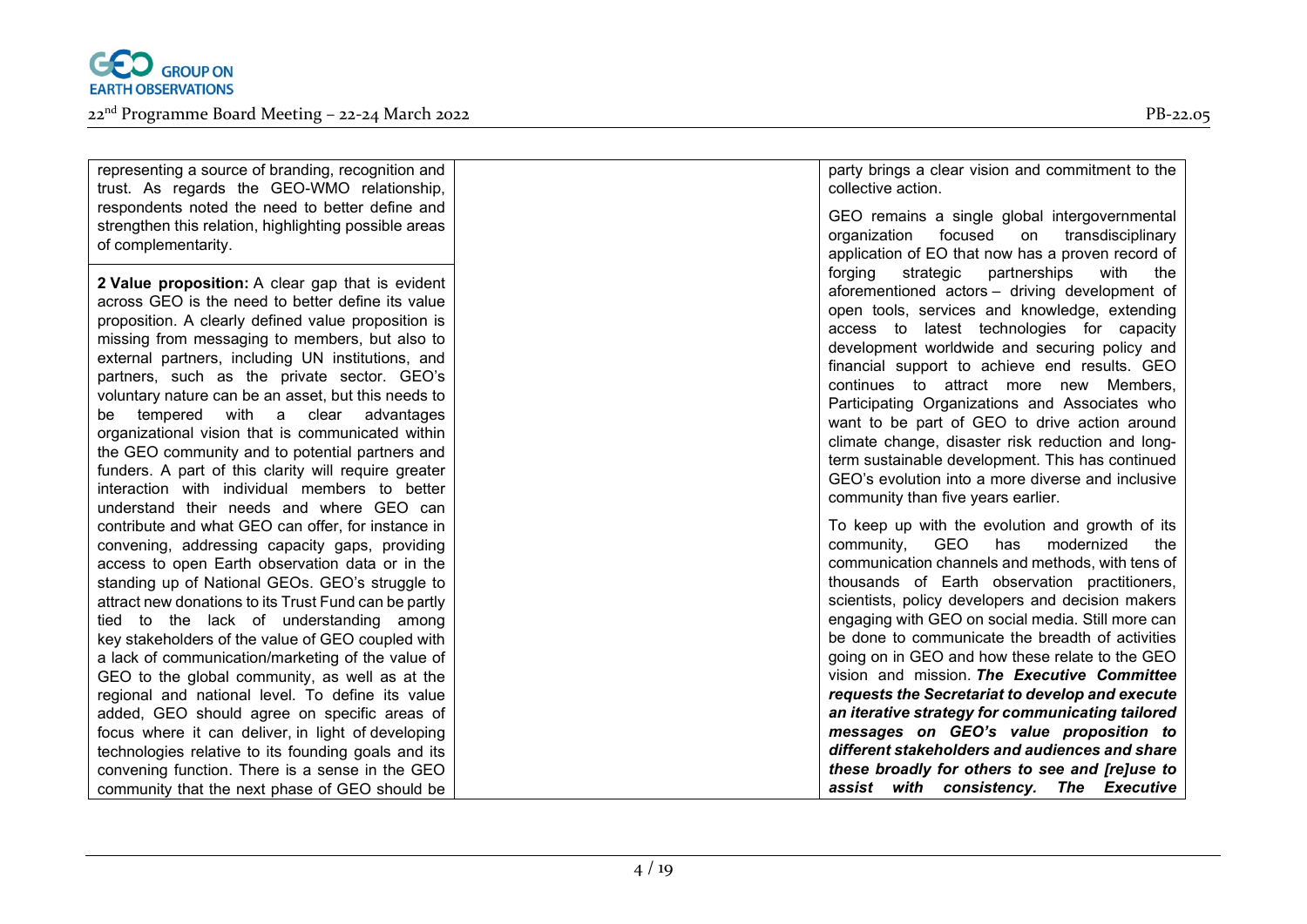

| more action-oriented on what GEO can deliver and<br>where it can make unique contributions to establish<br>itself as a global leader in Earth observation. | <b>GEO-WMO relationship</b><br>While no change is suggested to GEO's legal<br>status and its Standing Agreement with the WMO,<br>this specific relation, which is also administrative in<br>nature, should be reviewed to identify possible<br>of cooperation in<br>light of recent<br>areas<br>improvements, taking into consideration the<br>suggestions provided in the report. | Committee will oversee the development and<br>execution of the strategy.<br><b>GEO-WMO</b><br>relationship:<br><b>Executive</b><br>The<br><b>Committee notes</b> the positive steps that have<br>been taken by the Secretariat in recent years to<br>improve the programmatic relationship with WMO.<br>Existing areas of collaboration include the Global                                                                            |
|------------------------------------------------------------------------------------------------------------------------------------------------------------|------------------------------------------------------------------------------------------------------------------------------------------------------------------------------------------------------------------------------------------------------------------------------------------------------------------------------------------------------------------------------------|---------------------------------------------------------------------------------------------------------------------------------------------------------------------------------------------------------------------------------------------------------------------------------------------------------------------------------------------------------------------------------------------------------------------------------------|
|                                                                                                                                                            |                                                                                                                                                                                                                                                                                                                                                                                    | Framework for Climate Services, the Global<br>Climate<br>Observing<br>System,<br><b>WMO</b><br>Data<br>Conference, and most recently final preparations<br>for the launch of Sustained Observations Financing<br>Facility in support of the Global Basic Observation<br>Network. It also notes the continued strong<br>administrative relationship on finance and audit,<br>human resources, facilities, and informatics.             |
|                                                                                                                                                            |                                                                                                                                                                                                                                                                                                                                                                                    | The Executive Committee welcomes the recent<br>agreement between the GEO Secretariat and the<br>WMO leadership to hold regular meetings to<br>coordinate collaboration on areas of mutual<br>interest. The Executive Committee also<br>recognizes the initiative taken by the European<br>Commission to encourage strategic collaboration<br>among GEO, WMO, and the IPCC and encourages<br>other Members to consider similar action. |
|                                                                                                                                                            |                                                                                                                                                                                                                                                                                                                                                                                    | The Executive Committee will engage with the<br><b>GEO Secretariat regularly during its meetings</b><br>to consider additional opportunities and means<br>strengthen<br><b>GEO-WMO</b><br>systematic<br>to<br>collaboration.                                                                                                                                                                                                          |
|                                                                                                                                                            |                                                                                                                                                                                                                                                                                                                                                                                    | The Executive Committee also encourages all<br>GEO Members to facilitate coordination<br>between their delegations to GEO and to WMO                                                                                                                                                                                                                                                                                                  |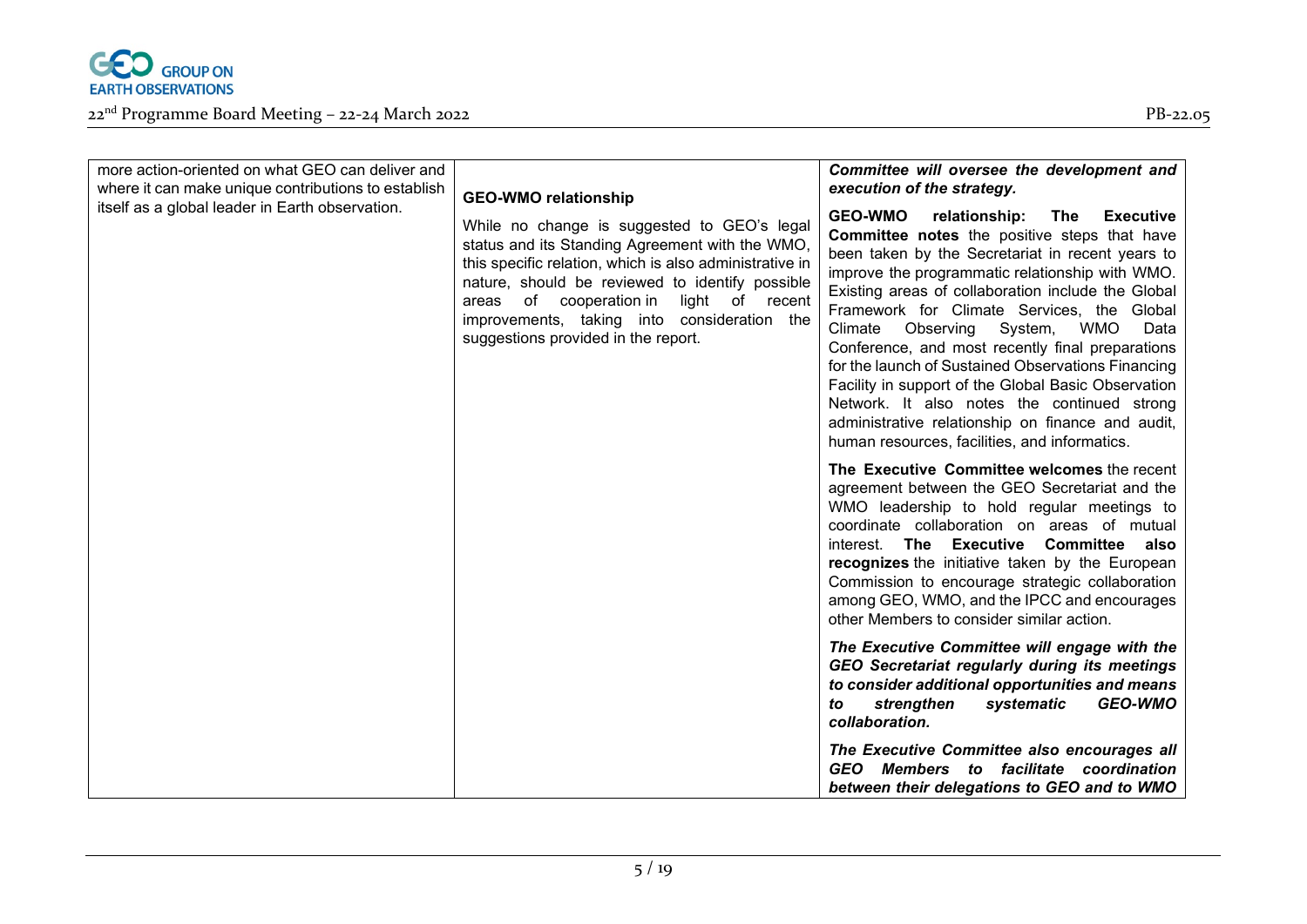

|                                                                                                                                                                                                                                                                                                                                                                                                                                                                                                                                                                                                      |                                                                                                                                                                                                                                                                                                                                                                                                                                                                                 | to promote sharing of information<br>and<br>complementarity of positions.                                                                                                                                                                                                                                                                                                                                                                                                                                                                                                                                                                                                                                                                                                                                                                                                                                                                                                                                                                                                                                                                                                                                                                                        |
|------------------------------------------------------------------------------------------------------------------------------------------------------------------------------------------------------------------------------------------------------------------------------------------------------------------------------------------------------------------------------------------------------------------------------------------------------------------------------------------------------------------------------------------------------------------------------------------------------|---------------------------------------------------------------------------------------------------------------------------------------------------------------------------------------------------------------------------------------------------------------------------------------------------------------------------------------------------------------------------------------------------------------------------------------------------------------------------------|------------------------------------------------------------------------------------------------------------------------------------------------------------------------------------------------------------------------------------------------------------------------------------------------------------------------------------------------------------------------------------------------------------------------------------------------------------------------------------------------------------------------------------------------------------------------------------------------------------------------------------------------------------------------------------------------------------------------------------------------------------------------------------------------------------------------------------------------------------------------------------------------------------------------------------------------------------------------------------------------------------------------------------------------------------------------------------------------------------------------------------------------------------------------------------------------------------------------------------------------------------------|
| 3 Communication and Engagement: From the<br>surveys and interviews, it was shown that there are<br>inconsistent methods of internal communication<br>and coordination to share information across the<br>GEO Work Programme and to engage both current<br>and potential members and users. This has limited<br>GEO's ability to advance as an organization. There<br>is also a widespread perception that because of this<br>lack of communication and engagement, many<br>members are not involved or contributing as<br>meaningfully as they could to the work and funding<br>of the organization. | From an operational point of view, GEO should<br>improve internal and external communication, as<br>well as synergies among the different elements of<br>the Work Programme, GEO governance bodies<br>and the Secretariat, and to all of GEO relevant<br>stakeholders, ensuring that frequency and content<br>of communication is consistent across the<br>organization and includes targeted communication<br>on key items and decisions regarding the entire<br>organization. | The Executive Committee acknowledges the<br>findings of the evaluation and notes three specific<br>areas of concern were identified in the<br>report $(p.41)$ :<br>GEO governance structure,<br>particularly<br>$\bullet$<br>the terms and approval of the Co-Chairs;<br>GEO rules concerning the commercial sector;<br>$\bullet$<br>Points of contact and direct communication<br>$\bullet$<br>with the GEO community, including the<br>GWP activities, POs, Associates, and other<br>partners.<br>The Executive Committee will oversee the GEO<br>Secretariat's review and any necessary revision<br>of the relevant parts of the GEO website and<br>other communications materials.<br>The Executive Committee, with the Secretariat,<br>will review the GEO Rules of Procedure with the<br>aim of simplifying and clearly communicating<br>the GEO governance process, especially with<br>respect to GEO Co-Chairs, Caucuses, and<br>commercial sector participation. Administrative<br>changes that do not fundamentally affect<br>structures, if necessary, should be completed<br>for approval by the GEO-18 Plenary. Broader<br>structural reforms, if necessary, will be<br>considered in the context of development of the<br>post-2025 GEO (GEO 3.0). |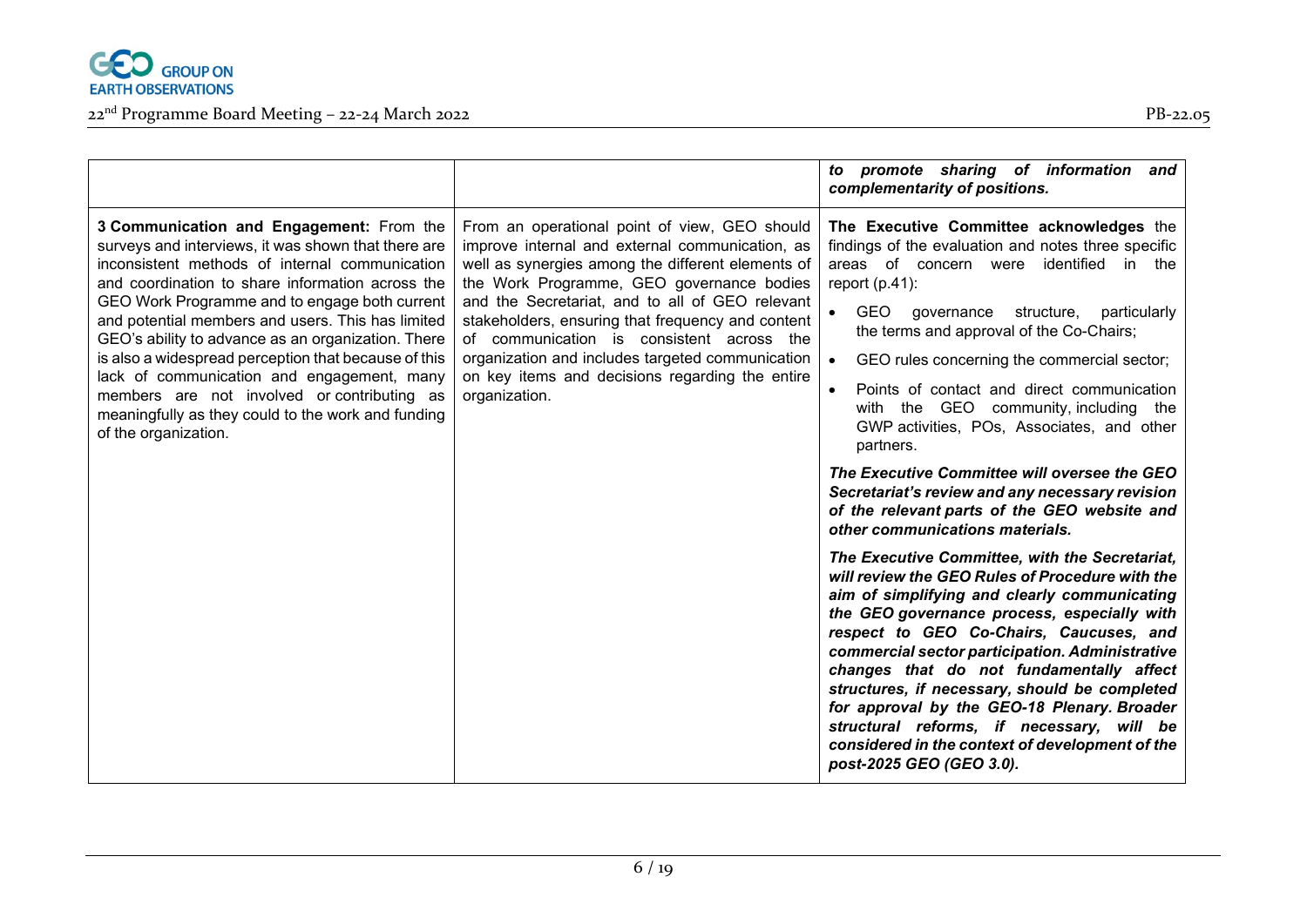

| 4 Re-evaluating GEOSS: GEO needs to reassess           | G              |
|--------------------------------------------------------|----------------|
| the concept of GEOSS, what the main goals are,         | C <sub>C</sub> |
| and whether the original concept of GEOSS              | C <sub>C</sub> |
| remains relevant to the organization without           | or             |
| modifications. Specifically, GEO should evaluate       | <b>CC</b>      |
| and decide what it wants or needs to pursue in         | of             |
| terms of data infrastructure, producing data           | es             |
| products, and user services, how GEOSS can             | of             |
| integrate and execute the Knowledge Hub, and           | oł             |
| whether GEO has the capacity to carry this             | S <sub>C</sub> |
| out. GEO is presently pursuing a wide range of         | m              |
| functions, which fall into three main areas of GEO's   | G              |
| focus including, serving as a convener, facilitator of | lo             |
| access to open data, and user services. GEO            | a              |
| should establish its focus going forward in terms of   |                |
| which of these roles should be prioritized given that  |                |
| it has limited resources and capacity. There is a      |                |
| balance needed between support for the upstream        |                |
| and downstream of the Earth observation value          |                |
| chain. Clearly defining where GEO can have the         |                |
| most profound impact will help ensure a lack of        |                |
| mission or scope creep, coordination with UN and       |                |
| other bodies, and clarity on what GEO can deliver      |                |
| to its users and stakeholders.                         |                |

iven that the evaluation has highlighted that the oncept of GEOSS and its implementation has ome to assume different meanings across the rganization, GEO should consider assessing the oncept of GEOSS in light of the recent evolution GEO. To do so, GEO should consider stablishing an Expert Advisory Group composed external experts, with expertise in Earth bservation science, user engagement, as well as socioeconomic and policy domains, and internal embers, to explore to what extent the concept of EOSS is still relevant to the organization as it no nger appears to define the core of GEO's ctivities as originally defined.

**The Executive Committee recognizes** that the GEOSS concept has been a central part of GEO's mission. **The Executive Committee agrees with the need to reassess** the concept of GEOSS and its implementation, especially in the context of preparing the foundation for post 2025 GEO (aka GEO 3.0). The focus of the GEOSS concept reassessment should be to review: 1) how the concept of GEOSS can evolve to remain relevant to the GEO Mission and be adapted to GEO's understanding of a refined value proposition; and 2) what role GEO should take to serve as a provider of infrastructure for EO resources.

The process will need to include an analysis of the current global landscape of major efforts related to big data, Earth information delivery, knowledge infrastructure, especially multilateral and international efforts. It is important to ensure that public investments are optimized and leveraged and are not duplicative.

**The Executive Committee concurs** with the recommendation to establish an Expert Advisory Group (EAG) to review the broad concept of GEOSS which would include, but not limited to, the GEOSS infrastructure. With respect to the GEOSS infrastructure, the EAG will provide complementary input to the ongoing re-evaluation process as discussed by the GEOSS Infrastructure Development Task Team. The EAG will be constituted of experts from GEO initiatives, and a broad range of external stakeholders, including experts in EO sciences and applications, technical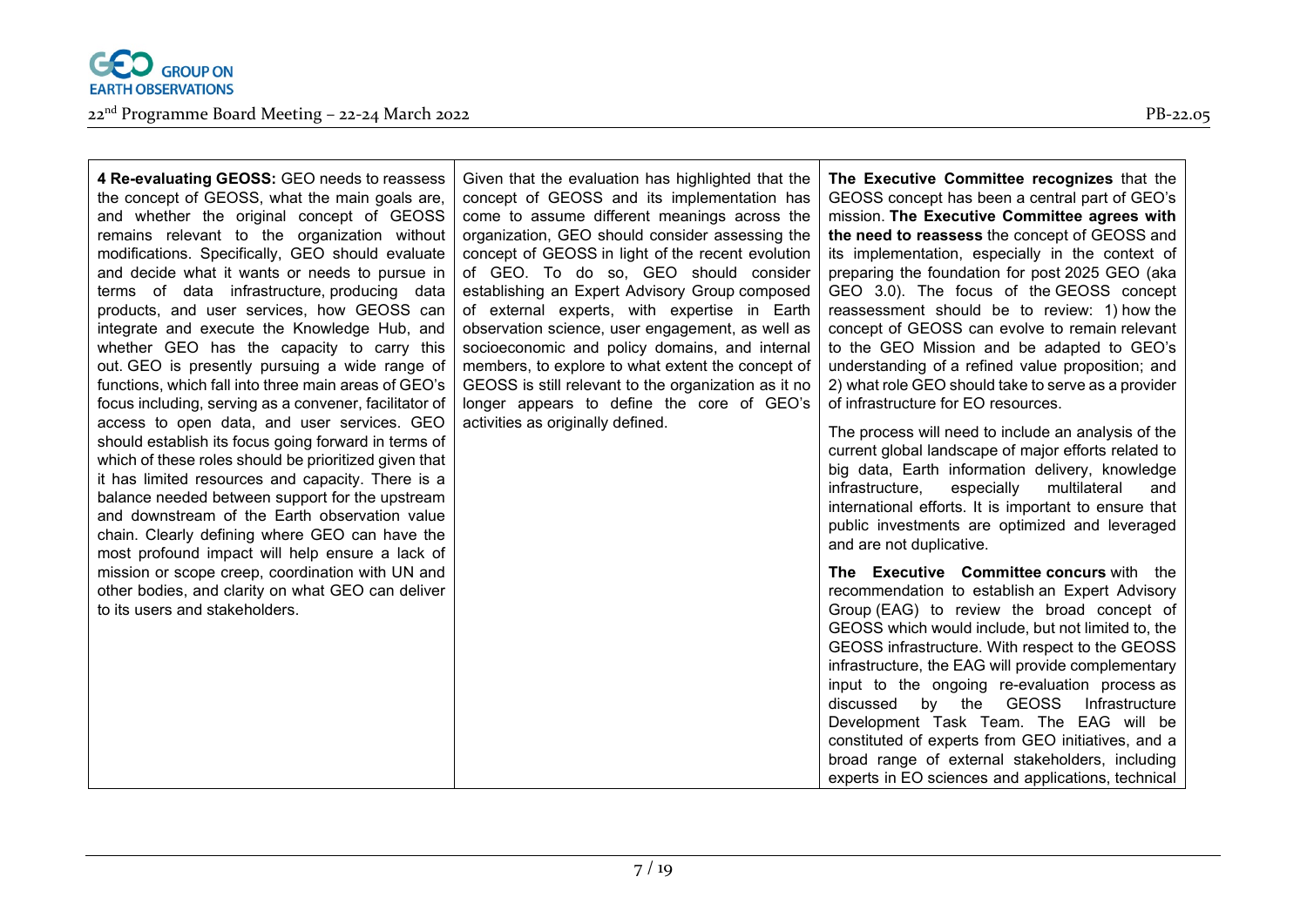

|                                                                                                                                                                                                                                                                                                                                                                                                                                                                                                                                                                                                                                                                                                                                     |                                                                                                                                                                                                                                                                                                                                                                                                                                                                                                                                                                                                                                                                                                                                                 | and policy end-users, representatives of public and<br>private sector and civil society.                                                                                                                                                                                                                                                                                                                                                                                                                                                                                                                                                                                                                         |
|-------------------------------------------------------------------------------------------------------------------------------------------------------------------------------------------------------------------------------------------------------------------------------------------------------------------------------------------------------------------------------------------------------------------------------------------------------------------------------------------------------------------------------------------------------------------------------------------------------------------------------------------------------------------------------------------------------------------------------------|-------------------------------------------------------------------------------------------------------------------------------------------------------------------------------------------------------------------------------------------------------------------------------------------------------------------------------------------------------------------------------------------------------------------------------------------------------------------------------------------------------------------------------------------------------------------------------------------------------------------------------------------------------------------------------------------------------------------------------------------------|------------------------------------------------------------------------------------------------------------------------------------------------------------------------------------------------------------------------------------------------------------------------------------------------------------------------------------------------------------------------------------------------------------------------------------------------------------------------------------------------------------------------------------------------------------------------------------------------------------------------------------------------------------------------------------------------------------------|
|                                                                                                                                                                                                                                                                                                                                                                                                                                                                                                                                                                                                                                                                                                                                     |                                                                                                                                                                                                                                                                                                                                                                                                                                                                                                                                                                                                                                                                                                                                                 | The Executive Committee will oversee the<br>by GEO Secretariat of a detailed<br>design<br>GEOSS re-assessment,<br>process for<br>the<br>including a list of experts to be invited to<br>participate on the Expert Advisory Group. The<br>process should reflect diversity of gender,<br>generation, and geography, as well as the<br>diversity of interests within the GEO<br>community. The Executive Committee will kick<br>off the EAG process in early 2022 and<br>the recommendations from the EAG process<br>are expected to be available to support<br>decisions at the GEO-18 Plenary.                                                                                                                   |
| with<br>the<br><b>UN</b><br>5 Relations<br>and<br>other<br>stakeholders: In the past five years, GEO's<br>engagement with the UN and<br>multilateral<br>environmental<br>has<br>improved<br>agreements<br>consistently. This was largely due to the<br>establishment of the Engagement Priorities that<br>allowed for a better alignment of agendas in the<br>context of the SDGs, the Paris Agreement and the<br>Sendai Framework for Disaster Risk Reduction.<br>However, there are opportunities to further improve<br>relations with UN agencies both at a high policy<br>level and at an operational level by deepening their<br>collaboration with Regional, National GEOs and<br>GEO Work Programme activities. GEO has made | GEO has made good progress on developing its<br>relationship with UN institutions over the past five<br>years and should work on strengthening this<br>relationship further at a global, regional, national,<br>and local level. GEO should also work on improving<br>its engagement with International Financial<br>Institutions, statistical agencies and the private<br>sector increasing awareness of its role in the Earth<br>observations field. To this end, GEO would benefit<br>from a clearer value proposition and targeted focal<br>themes that can help to improve linkages<br>and coordination<br>within<br>the<br>GEO<br>Work<br>with<br>Programme,<br>well<br>as<br>external<br>as<br>stakeholders It is recommended that GEO's | The Executive Committee agrees that there has<br>been good progress over the past five years in<br>engaging United Nations agencies and convention<br>secretariats and believes that this progress is<br>largely due to the GEO Engagement Strategy and<br>the use of the engagement priorities as "targeted<br>focal themes". The Executive Committee<br>notes that the Climate Change and Disaster Risk<br>Reduction Working Groups, which are key<br>components of the implementation of the<br>engagement priorities, were in an early stage of<br>development at the time of the evaluation. These<br>Working Groups are expected to play a significant<br>role in the strengthening connections across GWP |
| limited progress and it needs to work further to<br>improve its relations with multilateral development<br>banks and statistical agencies. There has been                                                                                                                                                                                                                                                                                                                                                                                                                                                                                                                                                                           | Executive Committee should revisit the 'flagship-<br>centred strategy' it once proposed as a way<br>to establish clearer overarching priorities that can                                                                                                                                                                                                                                                                                                                                                                                                                                                                                                                                                                                        | activities. The Executive Committee recognizes<br>the leadership role of the Secretariat in<br>implementing the Engagement Strategy and                                                                                                                                                                                                                                                                                                                                                                                                                                                                                                                                                                          |
| progress in this area over the past five years                                                                                                                                                                                                                                                                                                                                                                                                                                                                                                                                                                                                                                                                                      | help to create synergies in the Work Programme                                                                                                                                                                                                                                                                                                                                                                                                                                                                                                                                                                                                                                                                                                  | the difference that has been made by the addition                                                                                                                                                                                                                                                                                                                                                                                                                                                                                                                                                                                                                                                                |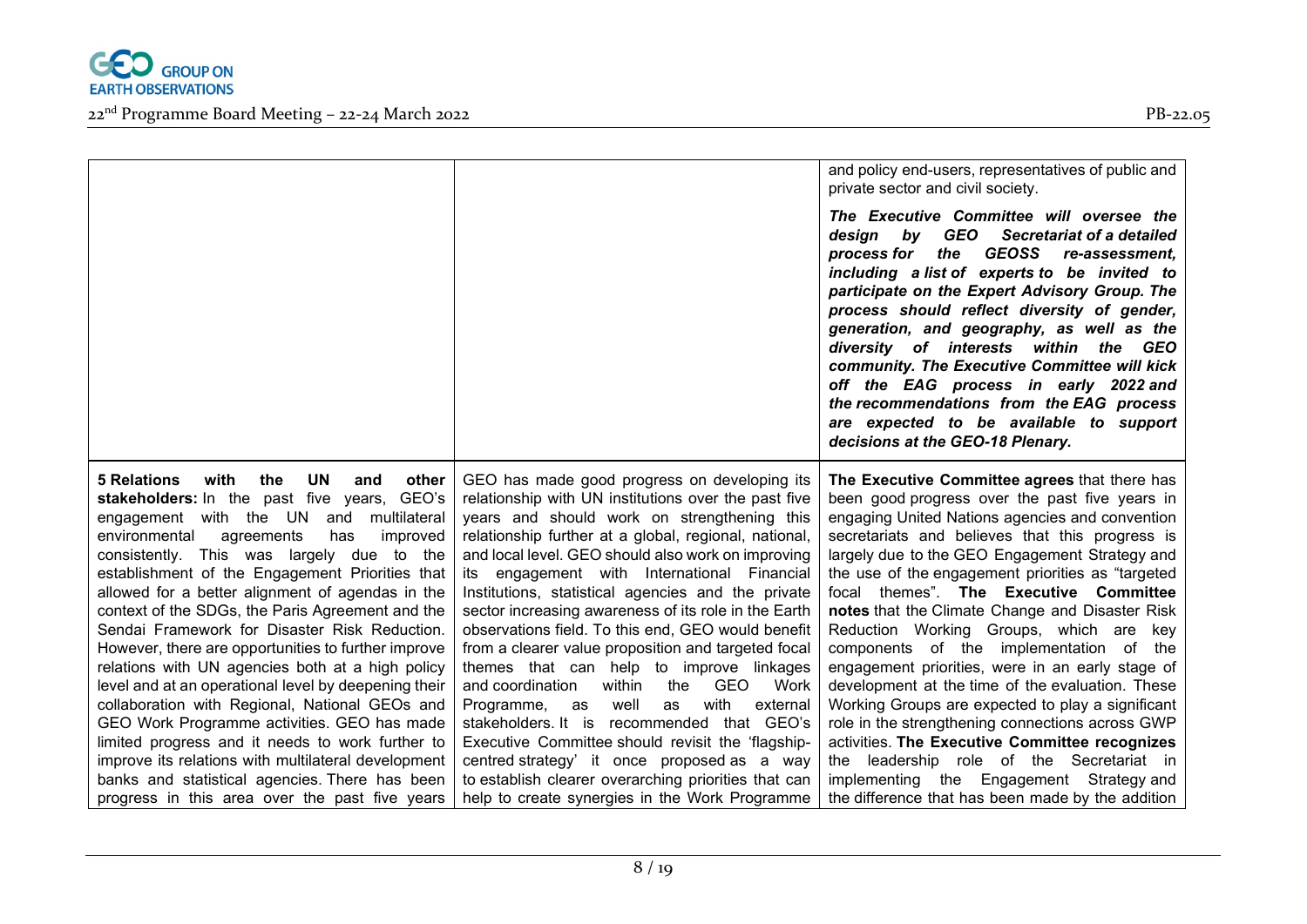

| through Initiatives such as EO4EA and EO4SDGs<br>making advancements, however GEO needs to<br>continue to strengthen and expand<br>these<br>relationships<br>the<br>across<br>organization. Strengthening such engagement<br>would contribute to the establishment of a<br>comprehensive ecosystem approach to the role of<br>GEO in coordinating availability, access and use of<br>Earth observations. Lastly, even though there has<br>been progress in the engagement with the private<br>sector and member states, better results can be<br>achieved through a clearer definition of GEO value<br>proposition. | and align them with key focal themes that are<br>relevant to GEO's users and stakeholders.                                                                                                                                                                                                                                                                                                                   | of engagement priority coordinators in the<br>Secretariat (either through the Trust Fund or by<br>secondments).<br>The Executive Committee acknowledges that<br>less progress has been achieved thus far in<br>engaging multilateral development banks and<br>statistical agencies, though it applauds the<br>considerable achievements in this regard by<br>EO4SDG and EO4EA. The Executive Committee<br>supports the Secretariat's proposal to rebalance<br>its efforts to increase attention to engagement with<br>GEO Members and POs. Part of this engagement<br>effort will be to expand connections to a wider<br>range of ministries and agencies with GEO<br>Members, targeting statistical agencies and others<br>that are most relevant to addressing the<br>engagement priorities.<br>The Executive Committee notes that relationship<br>and trust-building among institutions require<br>systematic and consistent engagement that<br>demands commitment of dedicated resources and |
|---------------------------------------------------------------------------------------------------------------------------------------------------------------------------------------------------------------------------------------------------------------------------------------------------------------------------------------------------------------------------------------------------------------------------------------------------------------------------------------------------------------------------------------------------------------------------------------------------------------------|--------------------------------------------------------------------------------------------------------------------------------------------------------------------------------------------------------------------------------------------------------------------------------------------------------------------------------------------------------------------------------------------------------------|--------------------------------------------------------------------------------------------------------------------------------------------------------------------------------------------------------------------------------------------------------------------------------------------------------------------------------------------------------------------------------------------------------------------------------------------------------------------------------------------------------------------------------------------------------------------------------------------------------------------------------------------------------------------------------------------------------------------------------------------------------------------------------------------------------------------------------------------------------------------------------------------------------------------------------------------------------------------------------------------------|
|                                                                                                                                                                                                                                                                                                                                                                                                                                                                                                                                                                                                                     |                                                                                                                                                                                                                                                                                                                                                                                                              | encourages GEO Members to contribute additional<br>resources and/or secondments to support these<br>efforts.                                                                                                                                                                                                                                                                                                                                                                                                                                                                                                                                                                                                                                                                                                                                                                                                                                                                                     |
| 6 Users' needs: Despite the different approaches<br>adopted to this topic, GEO has not developed a<br>systematic mechanism to report on users' needs<br>and requirements, ensuring that these are<br>identified and addressed, especially when different<br>needs emerge at a regional, national and local<br>level. This situation might vary at different levels of<br>implementation of the GEO Work Programme,                                                                                                                                                                                                  | Reporting on and connecting with users' needs and<br>their translation into requirements for products and<br>services should be embedded in a more cohesive<br>manner across the GEO Work Programme. GEO<br>should consider a more structured way of collecting<br>and consolidating requirements for their user<br>community in a standardised format across the<br>GEO Work Programme activities. GEO Work | <b>Committee</b><br><b>Executive</b><br>The<br>agrees<br>that<br>consideration of user needs is central to GEO's<br>work. We note that the term "users" is not<br>homogenous and lends itself to additional<br>breakdown<br>distinguish<br>to<br>among scientific<br>users, developers, operational users, policy and<br>public end-users. This understanding is key in<br>defining efforts to address the broad statement                                                                                                                                                                                                                                                                                                                                                                                                                                                                                                                                                                       |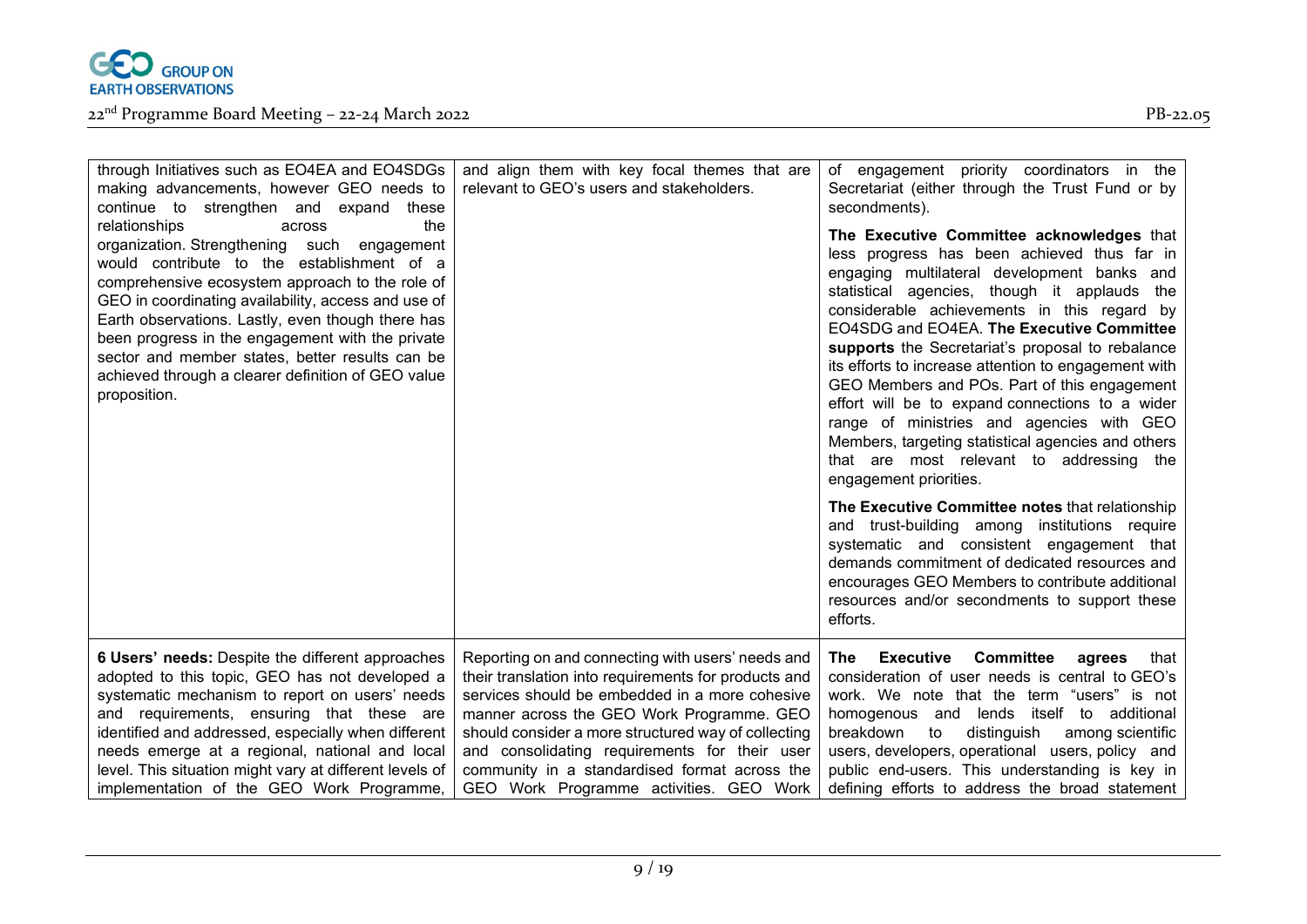

| where specific activities, in particular Flagships                                                                                                                                                                                                                                                                                                                                                                                                                            | Programme activities should be expected to be                                                                                                                                                                                                                                                                                                                                                                                                                                                                                                                                                                                                                                                                                                                                                                                                                                                                                                                                                                                                                                                                    | about understanding and<br>reporting                                                                                                                                                                                                                                                                                                                                                                                                                                                                                                                                                                                                                                                                                                                                                                                                                                                                                                                                                                                                                                                                                                                                                                                                                                                                                                                                                                                                                                                     |
|-------------------------------------------------------------------------------------------------------------------------------------------------------------------------------------------------------------------------------------------------------------------------------------------------------------------------------------------------------------------------------------------------------------------------------------------------------------------------------|------------------------------------------------------------------------------------------------------------------------------------------------------------------------------------------------------------------------------------------------------------------------------------------------------------------------------------------------------------------------------------------------------------------------------------------------------------------------------------------------------------------------------------------------------------------------------------------------------------------------------------------------------------------------------------------------------------------------------------------------------------------------------------------------------------------------------------------------------------------------------------------------------------------------------------------------------------------------------------------------------------------------------------------------------------------------------------------------------------------|------------------------------------------------------------------------------------------------------------------------------------------------------------------------------------------------------------------------------------------------------------------------------------------------------------------------------------------------------------------------------------------------------------------------------------------------------------------------------------------------------------------------------------------------------------------------------------------------------------------------------------------------------------------------------------------------------------------------------------------------------------------------------------------------------------------------------------------------------------------------------------------------------------------------------------------------------------------------------------------------------------------------------------------------------------------------------------------------------------------------------------------------------------------------------------------------------------------------------------------------------------------------------------------------------------------------------------------------------------------------------------------------------------------------------------------------------------------------------------------|
|                                                                                                                                                                                                                                                                                                                                                                                                                                                                               |                                                                                                                                                                                                                                                                                                                                                                                                                                                                                                                                                                                                                                                                                                                                                                                                                                                                                                                                                                                                                                                                                                                  | on                                                                                                                                                                                                                                                                                                                                                                                                                                                                                                                                                                                                                                                                                                                                                                                                                                                                                                                                                                                                                                                                                                                                                                                                                                                                                                                                                                                                                                                                                       |
|                                                                                                                                                                                                                                                                                                                                                                                                                                                                               |                                                                                                                                                                                                                                                                                                                                                                                                                                                                                                                                                                                                                                                                                                                                                                                                                                                                                                                                                                                                                                                                                                                  |                                                                                                                                                                                                                                                                                                                                                                                                                                                                                                                                                                                                                                                                                                                                                                                                                                                                                                                                                                                                                                                                                                                                                                                                                                                                                                                                                                                                                                                                                          |
| such as GEOGLAM and GOS4M, or some<br>Initiatives such as GEO LDN, GEOGloWS and<br>EO4SDGs, may have a better understanding of<br>their users' base. Regional GEOs together with the<br>GEO Work Programme activities: Flagships,<br>Initiatives and Community Activities have been<br>indicated as bodies within the GEO global structure<br>that could play a central role in reporting on users'<br>needs and ensuring that GEO maintains contact<br>with its users' base. | able characterise and document these needs and<br>requirements in a standardised format for their user<br>community, by the time they reach the stage of a<br>GEO Initiative. A greater role should be taken by<br>Regional GEOs in collecting tailored requirements<br>for their regions. The Programme Board should<br>ensure that these needs and requirements are<br>GEO's<br>integrated<br>across<br>system<br>better<br>to guarantee the broad thematic scope of GEO<br>engenders its full potential and to increase their<br>capacity to link national and regional realities with<br>the global GEO. GEO should also clarify how and if<br>GEO activities should progress from a<br>Community Activity to an Initiative to a Flagship.<br>GEO should have greater clarity on the<br>requirements to progress from one stage to the<br>next and also on how many Flagships GEO should<br>have, and when activities should remain at their<br>existing level or when the latter should progress. In<br>summary, there is limited guidance on the lifecycle<br>of activities within the GEO Work Programme. | 'user needs'.<br>We note that the Programme Board reinforced the<br>importance of user needs through the emphasis in<br>the 2020-2022 GWP on co-design and co-<br>production with users in all GWP activities and the<br>revised criteria for acceptance of GEO Flagships,<br>Initiatives, and Community Activities that gave<br>greater attention to identifying needs – from<br>observations to end-user applications. The<br>Executive Committee believes that the GWP<br>activities remain the most appropriate forums in<br>which users and providers may discuss needs and<br>potential solutions.<br>The gap identified by the MTE team is that, to a<br>large extent, each GWP activity pursues this<br>interaction with users independently. There is at<br>present no common framework for analyzing which<br>types of users and decision challenges are being<br>addressed across the GWP, as well as which<br>observational data sets are being used. The<br>Executive Committee agrees that such a<br>framework would be useful and requests that the<br>Programme Board and the Secretariat look to<br>address this gap in the development of the 2023-<br>2025 GWP. The Executive Committee also<br>welcomes further efforts by the Regional GEOs to<br>explore and communicate regional perspectives in<br>this context, subject to the interest and ability of<br>each Regional GEO to support such efforts, noting<br>these may complement the core interface to users |
|                                                                                                                                                                                                                                                                                                                                                                                                                                                                               |                                                                                                                                                                                                                                                                                                                                                                                                                                                                                                                                                                                                                                                                                                                                                                                                                                                                                                                                                                                                                                                                                                                  | provided by the GEO Work Programme.                                                                                                                                                                                                                                                                                                                                                                                                                                                                                                                                                                                                                                                                                                                                                                                                                                                                                                                                                                                                                                                                                                                                                                                                                                                                                                                                                                                                                                                      |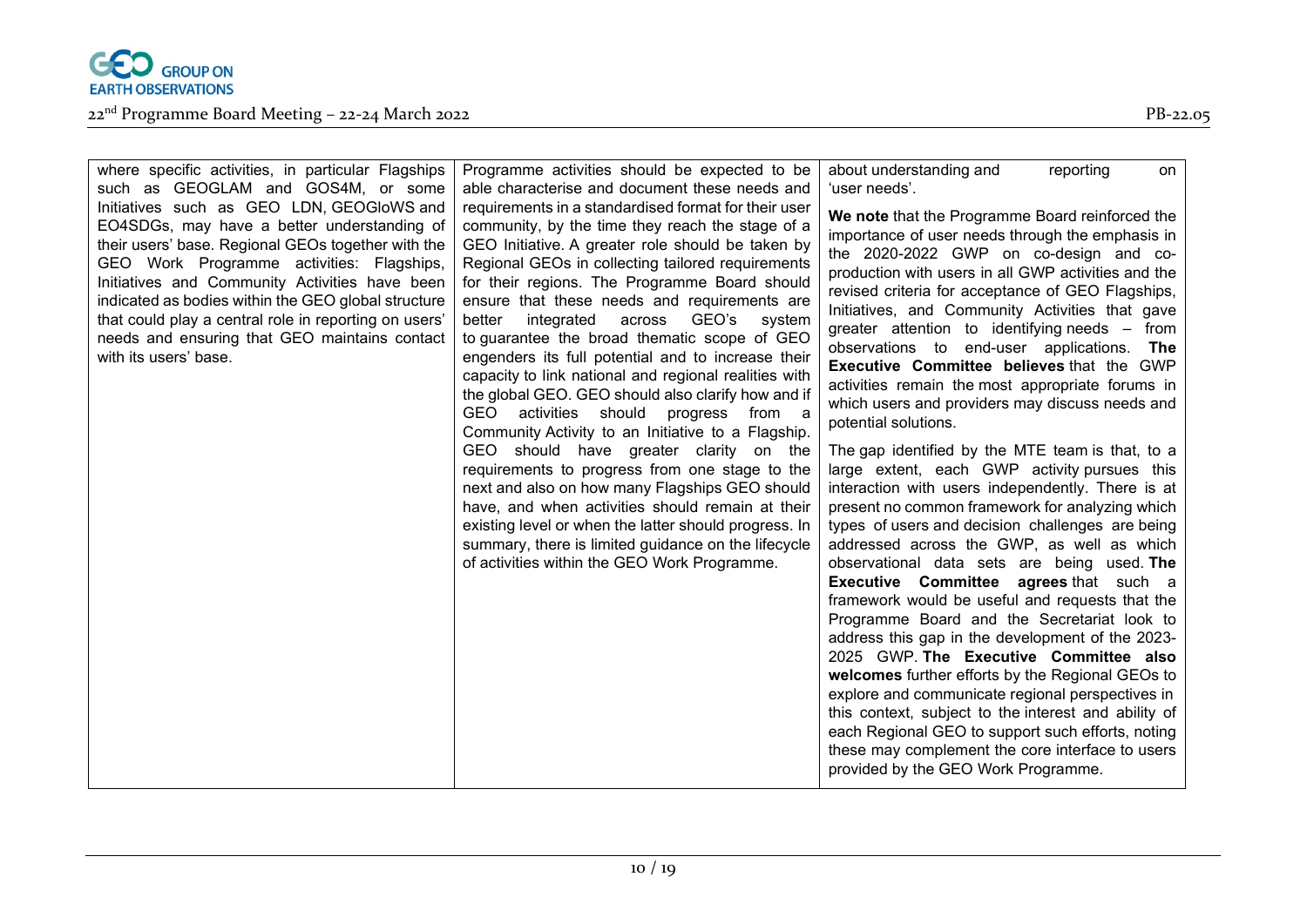

|                                                                                                                                                                                                                                                                                                                                                                                                                                                                                                                                                                                                                                                                  |                                                                                                                                                                                                                                                                                                                                                                                                                                                                                                                                                                                                                                                                                         | Regarding the requirements for "progressing" from<br>a Community Activity to an Initiative to a<br>Flagship, the Executive Committee notes that<br>these categories were not originally intended to<br>represent levels of progression, although it is<br>acknowledged that this is how they are often<br>perceived. It also recognizes that the criteria for<br>each category were revised for the 2020-<br>2022 GWP and that the Programme Board has an<br>established review process for considering<br>applications to change category.                                                            |
|------------------------------------------------------------------------------------------------------------------------------------------------------------------------------------------------------------------------------------------------------------------------------------------------------------------------------------------------------------------------------------------------------------------------------------------------------------------------------------------------------------------------------------------------------------------------------------------------------------------------------------------------------------------|-----------------------------------------------------------------------------------------------------------------------------------------------------------------------------------------------------------------------------------------------------------------------------------------------------------------------------------------------------------------------------------------------------------------------------------------------------------------------------------------------------------------------------------------------------------------------------------------------------------------------------------------------------------------------------------------|--------------------------------------------------------------------------------------------------------------------------------------------------------------------------------------------------------------------------------------------------------------------------------------------------------------------------------------------------------------------------------------------------------------------------------------------------------------------------------------------------------------------------------------------------------------------------------------------------------|
|                                                                                                                                                                                                                                                                                                                                                                                                                                                                                                                                                                                                                                                                  |                                                                                                                                                                                                                                                                                                                                                                                                                                                                                                                                                                                                                                                                                         | The Executive Committee requests that the<br>Programme Board review the criteria and<br>process as part of the development of the 2023-<br>2025 GWP and requests that the revised criteria<br>and procedures be better communicated to the<br>GEO community. The Executive Committee<br>also requests that the Programme Board apply<br>their criteria more strictly for the 2023-2025<br>GWP.                                                                                                                                                                                                         |
| 7 Internal processes and connections: The<br>GEO Work Programme, while marked by bottom-<br>up approaches and driven by coalitions of willing<br>communities of practice, needs to be balanced with<br>GEO's ability to maintain a clear vision and focus.<br>The broad GEO Work programme would benefit<br>from better coordination, improved communication<br>GEO's<br>and<br>interoperability<br>between<br>implementation mechanisms. The scale of the<br>current Work Programme makes this more<br>challenging for the Programme Board and the GEO<br>Secretariat to execute. Greater coordination at the<br>thematic and regional level may help to reduce | GEO would benefit from establishing clearer high-<br>level focal themes that can serve to drive synergies<br>and improve coordination across the GEO Work<br>Programme. That would be done by having them<br>established at the Executive Committee level and<br>then executed by the Programme Board and GEO<br>Secretariat in coordination with the Work<br>programme activities. It would be beneficial for the<br>GEO Executive Committee to establish a team or<br>teams, which can consider relevant international<br>objectives and priorities of GEO's members that<br>can in turn guide the identification of possible focal<br>themes for GEO for a set number of years. This | <b>Clear focus in GWP:</b><br>The Executive Committee agrees with the spirit<br>of this recommendation that there is a need to<br>further focus the work of GEO, and largely of the<br>GEO Work Programme activities, to deliver<br>concrete actionable results. We also concur with<br>the recommended aspects for guiding this effort -<br>a limited set of co-designed problem-driven<br>(solution-driven) activities that maintain explicit<br>linkages and support the GEO engagement<br>priorities. This process should make use of suitable<br>existing GEO/GWP activities as well as potential |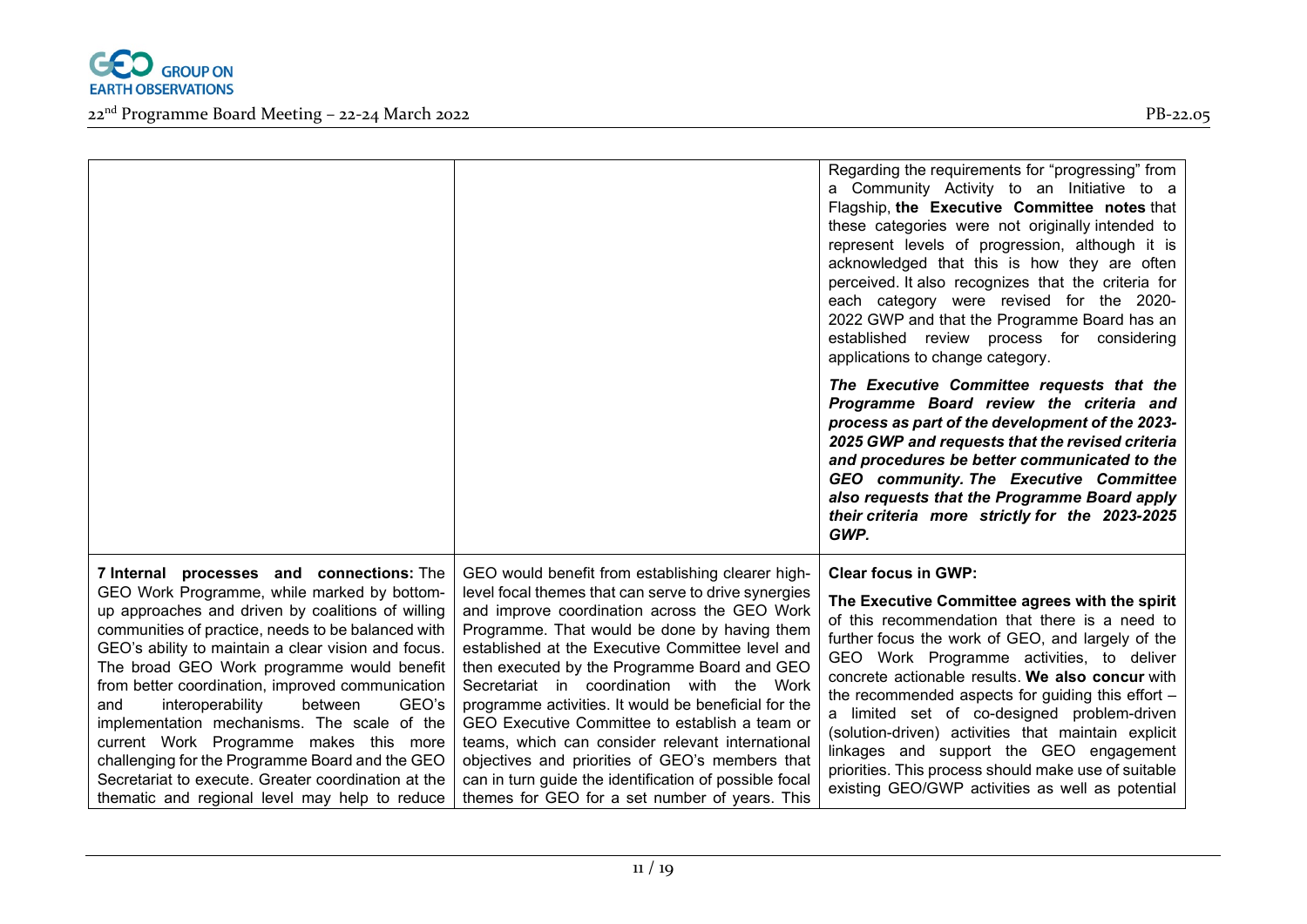

| redundancies and improve integration. However,<br>GEO needs to keep in mind that without additional<br>resources (both within the Secretariat and from<br>members) or improved rationalisation of existing<br>activities it will be difficult to further expand the<br>Work Programme while still maintaining its overall<br>effectiveness and cohesion. The Executive<br>Committee and Programme Board need to focus<br>more on overarching thematic areas, and concrete<br>goals for GEO providing more top-down direction,<br>while balancing that with a bottom-up approach.<br>The Societal Benefit Areas structure of the GEO<br>Work Programme should be retained, alongside<br>the Engagement Priorities to allow cross-cutting<br>links. An increasing level of interaction between<br>Regional GEOs should be encouraged. The new<br>Knowledge Hub has a potential role to play in<br>providing information to show how Initiatives,<br>Community Activities, Flagships and Regional<br>GEOs currently connect, placing an emphasis on<br>the value chain of Earth observation to users and<br>where GEO provides this across its different<br>initiatives. | team, which is also encouraged to consult users<br>and external communities, can advise the GEO<br>Executive Committee on four important areas to<br>improve synergies, knowledge sharing and reduce<br>redundancies:<br>i) improving connections between GEO activities<br>that can link to high-level priority areas for GEO; ii)<br>considering how these high-level focal themes will<br>be benefitted by improved knowledge sharing and<br>sharing of experiences using the new Knowledge<br>Hub alongside other coordination mechanisms; iii)<br>providing recommendations<br>concerning<br>the<br>inclusion of further activities, and highlighting any<br>gaps in the GEO Work Programme and the value<br>chain on the use of Earth observation under the<br>GEO Work Programme in consideration of the<br>proposed focal themes; and iv) improved links<br>between Regional GEOs, which will also need to be<br>reflected in the proposed high-level focal themes<br>approach. | new contributions from relevant stakeholders,<br>clearly linked and contributing to GEO's<br>engagement priorities, to form viable initiatives that<br>can secure appropriate funding and support from<br>GEO members and partners. Key to this will be<br>developing these work initiatives with specific<br>measurable milestones and planned impact to<br>allow GEO to effectively monitor, evaluate and<br>learn from the implementation. This will enable<br>GEO to provide clear(er) messages on the return<br>on investment (RoI) to the community of funders<br>and sponsors. The Executive Committee views<br>this approach as essential in the formulation of<br>GEO Work Programme 2023-2025 and the<br>strategy for GEO 3.0.<br>The Executive Committee looks to the<br>Secretariat to develop a structured approach<br>and appropriate proposals for Programme<br><b>Board and GEO Executive Committee for</b><br>ultimately mobilizing action among relevant<br>stakeholder groups. |
|-----------------------------------------------------------------------------------------------------------------------------------------------------------------------------------------------------------------------------------------------------------------------------------------------------------------------------------------------------------------------------------------------------------------------------------------------------------------------------------------------------------------------------------------------------------------------------------------------------------------------------------------------------------------------------------------------------------------------------------------------------------------------------------------------------------------------------------------------------------------------------------------------------------------------------------------------------------------------------------------------------------------------------------------------------------------------------------------------------------------------------------------------------------------------|-----------------------------------------------------------------------------------------------------------------------------------------------------------------------------------------------------------------------------------------------------------------------------------------------------------------------------------------------------------------------------------------------------------------------------------------------------------------------------------------------------------------------------------------------------------------------------------------------------------------------------------------------------------------------------------------------------------------------------------------------------------------------------------------------------------------------------------------------------------------------------------------------------------------------------------------------------------------------------------------|---------------------------------------------------------------------------------------------------------------------------------------------------------------------------------------------------------------------------------------------------------------------------------------------------------------------------------------------------------------------------------------------------------------------------------------------------------------------------------------------------------------------------------------------------------------------------------------------------------------------------------------------------------------------------------------------------------------------------------------------------------------------------------------------------------------------------------------------------------------------------------------------------------------------------------------------------------------------------------------------------|
| technical<br>8 External<br>and<br><b>interoperability:</b> Despite recent<br>attempts to<br>improve it, the GEOSS Implementation Plan needs<br>to be reviewed. The GEOSS portal, as described,<br>is unable to meet user expectations in terms of<br>its low technical capability, low performance<br>compared with other global and regional systems,<br>and the lack of good integration of in situ data. This<br>view is supported by the low rates of use of the<br>portal when compared with other global, regional                                                                                                                                                                                                                                                                                                                                                                                                                                                                                                                                                                                                                                              | GEO should review the content of the GEOSS<br>Implementation Plan to make sure it i) has good<br>links with key global, regional, and national data<br>portals; ii) addresses gaps in the integration and<br>availability of in situ data; and iii) plans for<br>appropriate use of the Knowledge Hub within the<br>GEOSS overarching structure to demonstrate the<br>value of Earth observation to decision makers. In<br>particular, the work of the In Situ Subgroup of the<br>Data Working Group should be strengthened to                                                                                                                                                                                                                                                                                                                                                                                                                                                          | <b>GEOSS Implementation Plan:</b><br>The Executive Committee takes note of this<br>finding and recommendation, while observing that<br>no comprehensive implementation plan for the<br>GEOSS infrastructure exists for the post-2015<br>period. Given the close connection between the<br>issues raised here and those in Key Finding<br>4, the questions related to the concept of GEOSS<br>and GEO's role as a provider of infrastructure will                                                                                                                                                                                                                                                                                                                                                                                                                                                                                                                                                  |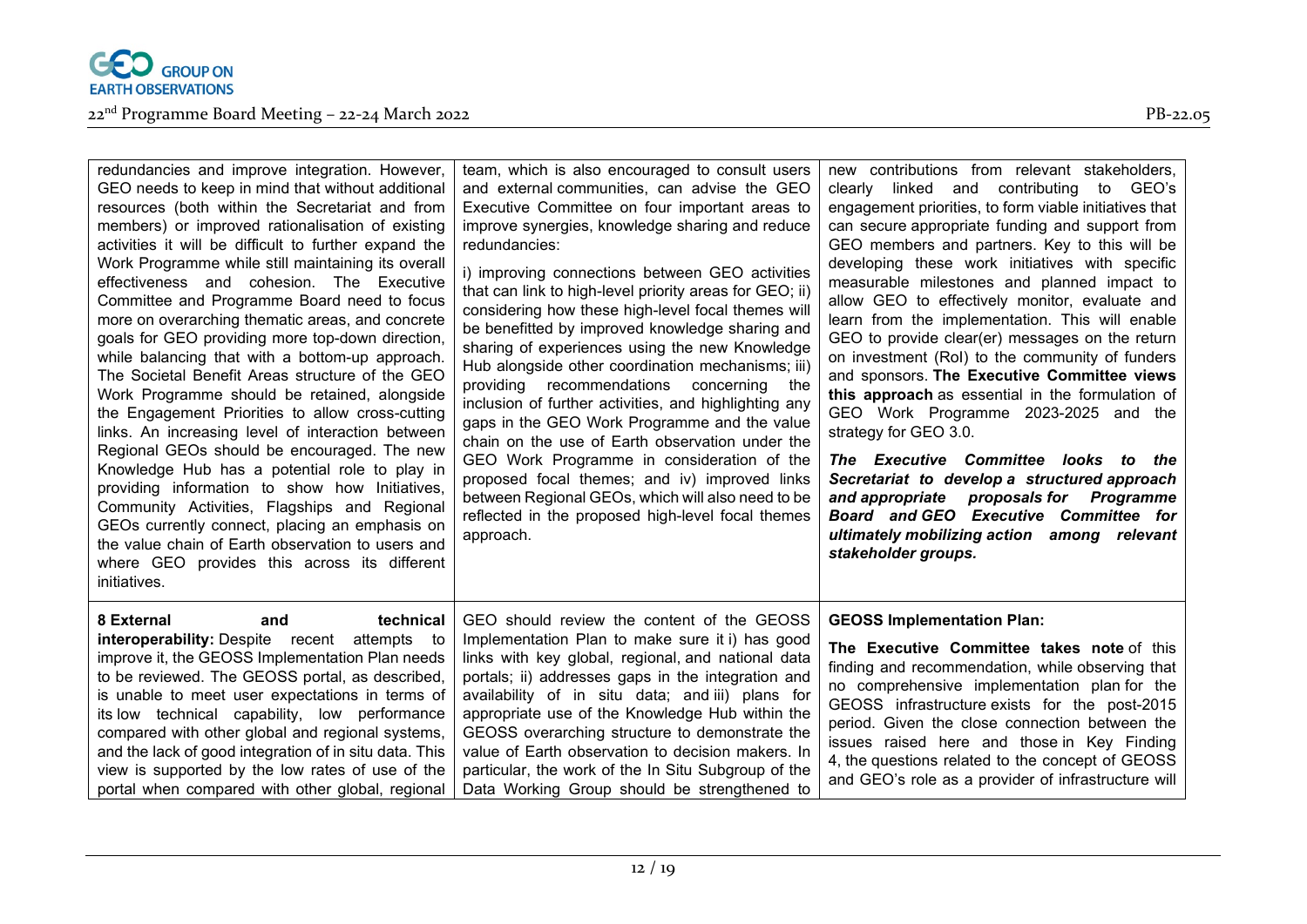

| and national portals. Technology advances have<br>significantly changed the original concept for<br>the GEOSS and GEO no longer has the tools, right<br>partners or resources to meet the project GEO had<br>intended in the early years $(2005 - 2010)$ to build a<br>system of systems. GEO would benefit from<br>improved external connectivity with major Earth<br>observation data portals, at all levels. Attention<br>should be paid to links with global, regional and<br>national data systems. Particular attention should<br>be made to improving the availability and<br>integration of in situ observations within the GEO<br>Portal, working with in situ terrestrial, freshwater,<br>coastal, ocean and atmospheric observation<br>systems and new in situ initiatives such as GBON<br>and others. It is believed that the new GEO<br>Knowledge Hub could provide more support to the<br>Earth observation value chain and, although still at<br>an early stage of development, should become part<br>of the GEOSS infrastructure. However, this<br>development needs to be balanced against GEO's<br>other priorities. Recently, the early development of<br>the Knowledge Hub has required a high level of<br>support from GEO Secretariat staff, and this heavy<br>burden is not sustainable in light of other GEO<br>priorities. | focus by GEO theme on in situ data gaps and<br>access. GEO should continue promoting data<br>sharing and management principles for in situ data,<br>including how best to provide access to holdings of<br>scientific<br>networks,<br>citizens'<br>observation<br>programmes, and non-government data providers.                                       | be dealt with as described in the referring<br>Management Response.<br>In-Situ Subgroup of Data Working Group:<br>The In-situ Subgroup of the Data Working Group<br>is developing an active strategy to advance<br>coordination of in-situ observations. As this work<br>progresses, we expect recommendations and<br>actions to be developed that will require<br>engagement by GEO leadership to facilitate action<br>by relevant government entities and various<br>international coordination networks. As part of its<br>work, the In Situ Subgroup, supported by the<br>Secretariat, is planning to collect examples from<br>the GEO Work Programme demonstrating benefits<br>and impact from in situ data sharing.<br>The Executive Committee will follow the<br>progress of this activity through interactions<br>with Programme Board and Secretariat. |
|-----------------------------------------------------------------------------------------------------------------------------------------------------------------------------------------------------------------------------------------------------------------------------------------------------------------------------------------------------------------------------------------------------------------------------------------------------------------------------------------------------------------------------------------------------------------------------------------------------------------------------------------------------------------------------------------------------------------------------------------------------------------------------------------------------------------------------------------------------------------------------------------------------------------------------------------------------------------------------------------------------------------------------------------------------------------------------------------------------------------------------------------------------------------------------------------------------------------------------------------------------------------------------------------------------------------------------------------------------|--------------------------------------------------------------------------------------------------------------------------------------------------------------------------------------------------------------------------------------------------------------------------------------------------------------------------------------------------------|-----------------------------------------------------------------------------------------------------------------------------------------------------------------------------------------------------------------------------------------------------------------------------------------------------------------------------------------------------------------------------------------------------------------------------------------------------------------------------------------------------------------------------------------------------------------------------------------------------------------------------------------------------------------------------------------------------------------------------------------------------------------------------------------------------------------------------------------------------------------|
| 9 Role of Regional GEOs: Interviews with key<br>informants highlighted that Regional GEOs need to<br>become more integrated into the functions of the<br>GEO Work Programme and the overarching<br>structure of GEO itself. The current level of<br>coordination and communication within GEO is<br>insufficient to facilitate better interactions at the                                                                                                                                                                                                                                                                                                                                                                                                                                                                                                                                                                                                                                                                                                                                                                                                                                                                                                                                                                                           | Given that the MTE has highlighted the need to<br>better integrate Regional GEOs within the GEO<br>overarching structure and Work Programme, GEO<br>should consider possible solutions to promote an<br>increased engagement, coordination with, and<br>contribution of Regional GEOs across GEO's<br>structure<br>Implementation<br>governance<br>and | The Executive Committee notes that a key part<br>of GEO's value proposition is its flexibility and<br>openness. GEO's structure, with the global GEO<br>Work Programme at its core, enables collaboration<br>between stakeholders with a common interest no<br>matter where they are located, and avoids a                                                                                                                                                                                                                                                                                                                                                                                                                                                                                                                                                      |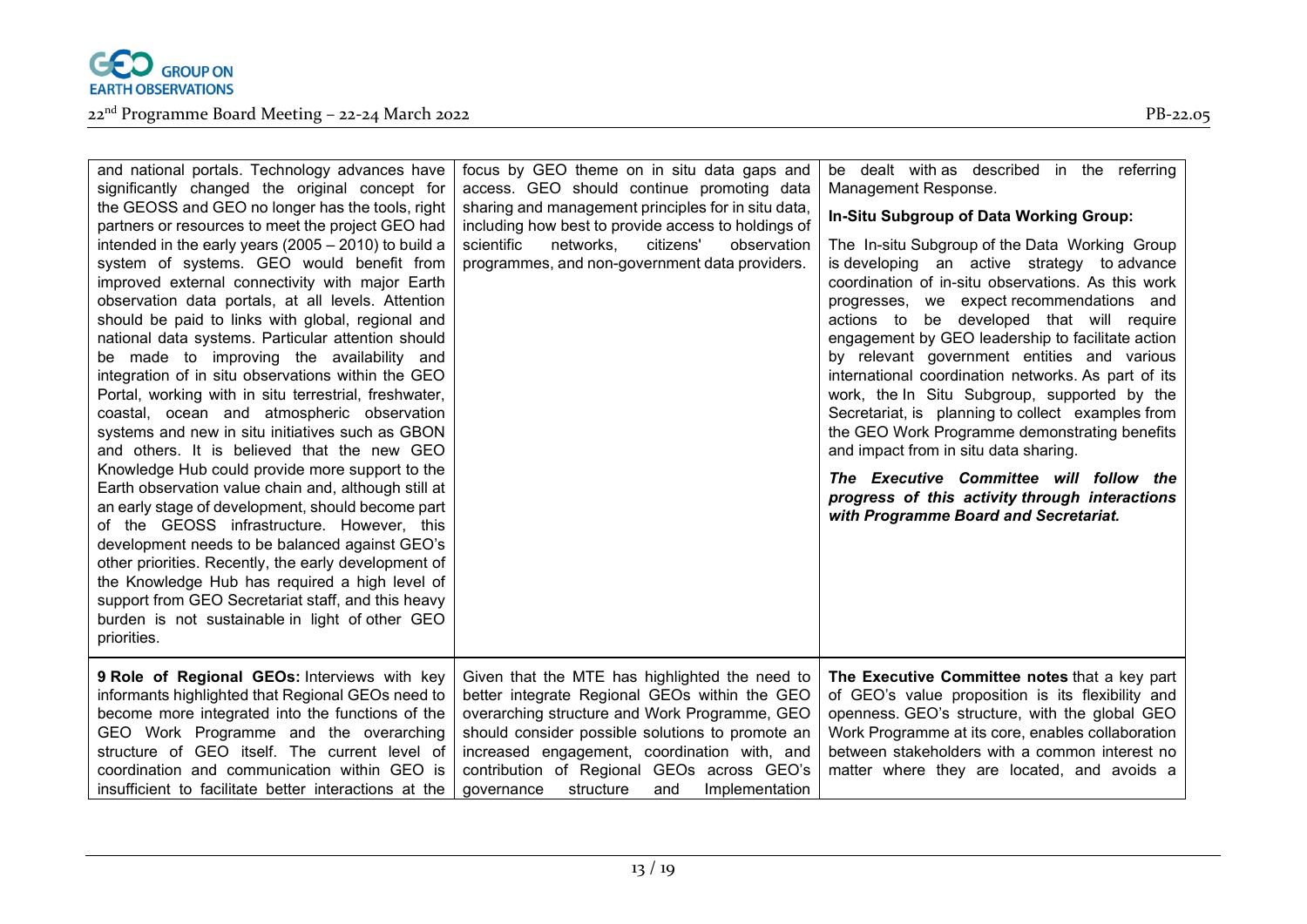

#### $22<sup>nd</sup>$  Programme Board Meeting – 22-24 March 2022 PB-22.05

local/national/regional level with users and stakeholders. Regional GEOs could play a key role in helping to coordinate GEO Work Programme activities at the regional level and facilitating communication within GEO by serving as an intermediary between the development of the GEO Work Programme, the Secretariat, Working Groups and the Programme Board fostering collaboration and identifying potential synergies among all these bodies. Regional GEOs can also help bolster the implementation of GEO's capacity development strategy by showing where capacity development gaps exist and how GEO's efforts can have the most impact at the institutional level and organizational level. Regional GEOs also have a role to play in promoting exchange on best  $\cdot$ practices across GEO and upscaling/downscaling successful products, leveraging opportunities for engagement with the commercial sector and exploring funding opportunities at the regional level.

**10 Capacity Development:** Regional and National GEOs are in close contact with the users of GEO's EO-derived tools and services and as such these bodies, specifically when from developing economies, are also well-placed to identify and report on users' needs and requirements. These bodies would have a deeper understanding of local capacities and the level of expertise of defined categories of users' communities. Recognizing their role in support of capacity development will be important as GEO moves on to implement its capacity development strategy. Given that

Mechanisms. This increased engagement should not add another governance level, but rather utilize existing mechanisms for improved operations between the regional and global level of GEO. Given the unique characteristics of each Regional GEO, it should also ensure a balanced approach that allows flexibility for members and GEO activities to engage directly with GEO at the global level depending on regional preferences and dynamics. Regional GEOs contributions should be focused in five key areas:

- Improving overall communication and coordination across the GEO Work Programme and connection with the GEO Secretariat,
- Contributing to the realization of GEO's strategy on capacity development given their unique knowledge of users' needs and requirements based on existing capacities,
- Promoting opportunities for exchange of best practices and uptake/scaling of successful products that may be developed at a regional or subregional level,
- Leveraging opportunities for engagement with SMMEs at the regional level by brokering relations among the SMMEs, the Secretariat and GEO Work Programme activities,
- Exploring opportunities for the mobilisation of resources at the regional, national, and local levels.

To strengthen the role of Regional GEOs, GEO should consider a role for Regional GEOs that

hierarchical approach that could artificially constrain opportunities to collaborate.

**The Executive Committee agrees** that there are opportunities for the Regional GEOs to play a greater role in advancing the GEO Mission. However, **it also notes** that the ability of the Regional GEOs to effectively play these roles varies, and in some cases is constrained by resources to support Regional GEO secretariats. There may also be other factors, specific to particular regions, that may reduce engagement of some GEO Members and other stakeholders in the Regional GEOs. **The Executive Committee also recognizes** recent steps taken by the Regional GEOs to share good practices and to strengthen communication amongst themselves.

#### *The Executive Committee requests that:*

*The Programme Board consider how to strengthen engagement with the Regional GEOs in its work and in the GWP, recognizing its existing efforts through the Regional Engagement Team;*

*The Capacity Development Working Group renew its efforts to include representatives of the Regional GEOs, possibly as co-chairs;*

**The Executive Committee recognizes** that the Concept of Operations document includes provision for Capacity Development Coordinator and Chief Resource Mobilization Officer, which to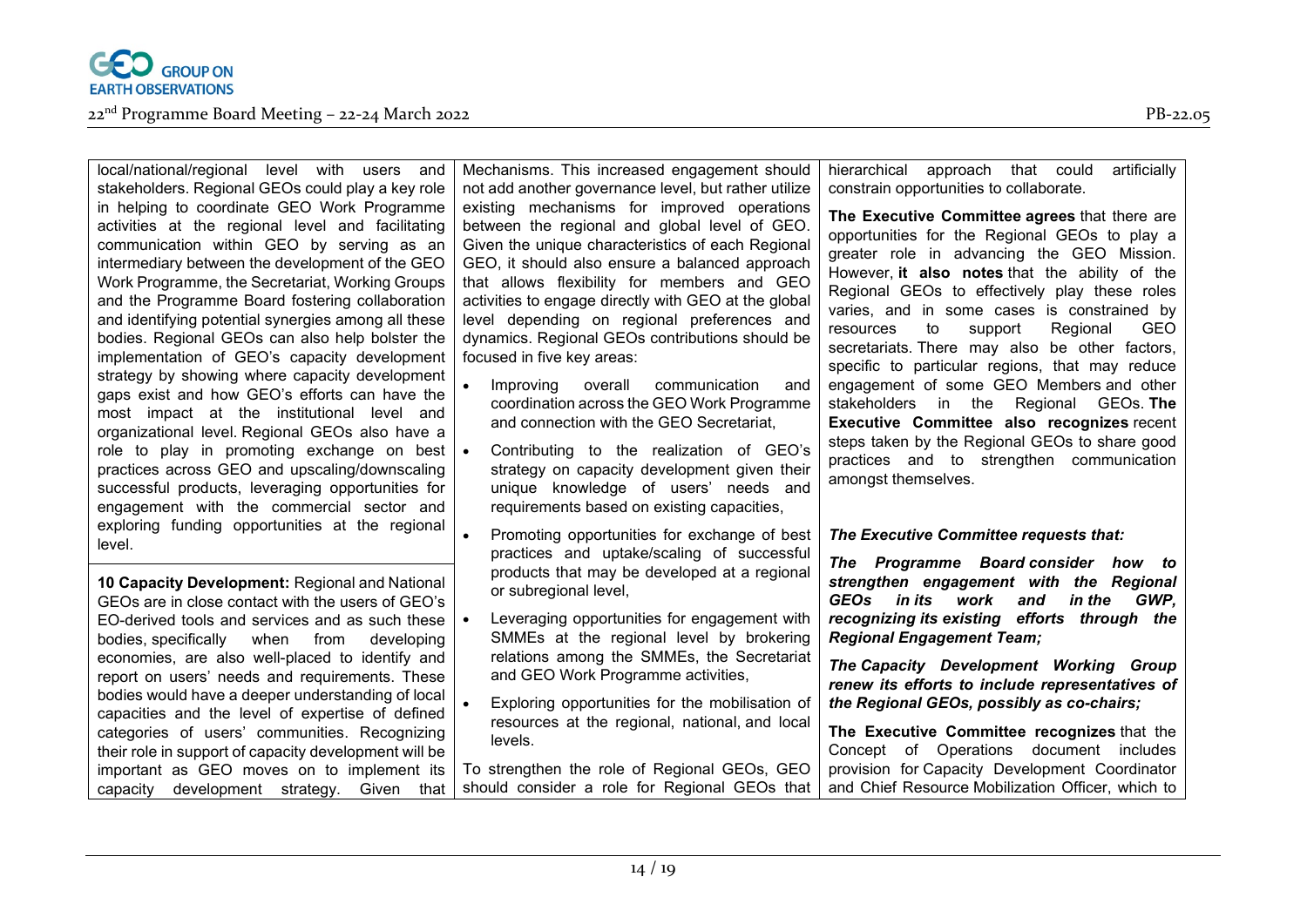

| Regional GEOs have access to users they<br>can tailor and scale solutions based on local<br>conditions and priorities and have connections with<br>other regional and national bodies.                                                                                                                                                                                                                                                                                                                                                                                                                                                                                                                                                                                                                                                                                                                                                           | would create synergies with other bodies. Some<br>considerations include having a seconded expert to<br>serve as a point of contact and coordination for<br>Regional GEOs at the Secretariat; holding a regular<br>coordinating call between Regional GEOs;<br>organizing an annual event for Regional GEOs to<br>practices or<br>establishing<br>share<br>best<br>a<br>communication tool/platform that Regional GEOs<br>could use to exchange information, organize virtual<br>meetings, and share materials.                                                                                                                                                                                                                                                                                                                                                                                                     | filled. The Executive<br>has<br>been<br>date<br>not<br><b>Committee</b><br>the Secretariat to<br>encourages<br>prioritize the staffing of these positions<br>to<br>accelerate action in capacity development and<br>mobilization,<br>including engaging,<br>resource<br>enabling<br>and<br>supporting<br>GEOs<br>regional<br>contributions to these efforts.<br>The Executive Committee also commits to<br>GEO's<br>geographically-based<br>reviewing<br>structures, including the Caucuses and their<br>linkages to Regional GEOs, as part of the<br>development of proposals for GEO 3.0.                                                                                                                                                                                                                                                                                 |
|--------------------------------------------------------------------------------------------------------------------------------------------------------------------------------------------------------------------------------------------------------------------------------------------------------------------------------------------------------------------------------------------------------------------------------------------------------------------------------------------------------------------------------------------------------------------------------------------------------------------------------------------------------------------------------------------------------------------------------------------------------------------------------------------------------------------------------------------------------------------------------------------------------------------------------------------------|---------------------------------------------------------------------------------------------------------------------------------------------------------------------------------------------------------------------------------------------------------------------------------------------------------------------------------------------------------------------------------------------------------------------------------------------------------------------------------------------------------------------------------------------------------------------------------------------------------------------------------------------------------------------------------------------------------------------------------------------------------------------------------------------------------------------------------------------------------------------------------------------------------------------|-----------------------------------------------------------------------------------------------------------------------------------------------------------------------------------------------------------------------------------------------------------------------------------------------------------------------------------------------------------------------------------------------------------------------------------------------------------------------------------------------------------------------------------------------------------------------------------------------------------------------------------------------------------------------------------------------------------------------------------------------------------------------------------------------------------------------------------------------------------------------------|
| <b>Private</b><br>11 Engagement<br>with<br>the<br>and<br><b>Commercial Sectors:</b> Engagement with the<br>private sector has increased over the past five<br>years and overall is seen as beneficial and having<br>added to the value of GEO. However, key<br>informants highlighted that lack of the private<br>sectors' involvement or views in GEO's activities<br>such as in designing of GEO tasks or Work<br>Programme and rules of engagement with the<br>commercial sector adopted by GEO, among others,<br>is causing the private sector, in particular<br>small commercial sector companies, to not fully<br>participate or see the benefits of participating in<br>GEO's activities/programmes. In this sense, many<br>noted that GEO should better define its value<br>proposition for the commercial sector and that the<br>GEO Secretariat and Regional GEOs could play a<br>role to help match and broker possible collaboration | In view of increasing its engagement with the<br>commercial sector, GEO should try to address the<br>needs of different commercial sector players that<br>might be interested in getting involved, considering<br>possible barriers to engagement and differences<br>related to geography and size. To do so, GEO<br>might consider adopting an action plan for<br>with the commercial<br>engagement<br>sector.<br>developing a targeted approach to address<br>partnerships with companies of different sizes,<br>sectors and geographies. While past engagements<br>brokered by the Secretariat with Amazon, Google<br>and Microsoft, and other engagements that<br>developed at the Work Programme level have<br>represented positive experiences, GEO should<br>improve communication about these efforts across<br>the GEO community. It should also increase<br>awareness regarding the existence of Rules of | The Executive Committee welcomes the finding<br>that engagement with the commercial sector is<br>generally viewed by the GEO community as<br>beneficial and that it has increased in recent<br>years. We note the positive response to the various<br>cloud computing credits programmes, coordinated<br>by the Secretariat, that have been enthusiastically<br>taken up by the GEO community.<br>The Executive Committee recognizes the<br>emerging tradition of Industry Track as an integral<br>part of GEO Week events building on the success<br>of the Industry Track events in 2019 and 2020,<br>which provided many opportunities for business-to-<br>government and business-to-business interactions.<br>Notwithstanding<br>these<br>achievements,<br>the<br><b>Executive Committee agrees that engagement</b><br>with small, medium, and micro-sized enterprises |
| between commercial sector partners and Work<br>Programme activities. The majority of respondents<br>called for GEO to establish rules of engagement                                                                                                                                                                                                                                                                                                                                                                                                                                                                                                                                                                                                                                                                                                                                                                                              | Engagement with the Commercial Sector, that<br>represent a flexible framework for engagement. A<br>minority of the GEO community is aware of the                                                                                                                                                                                                                                                                                                                                                                                                                                                                                                                                                                                                                                                                                                                                                                    | (SMMEs) has not progressed as far as had been<br>hoped. We recognize, however, that the number<br>and diversity of SMMEs globally, as well as their                                                                                                                                                                                                                                                                                                                                                                                                                                                                                                                                                                                                                                                                                                                         |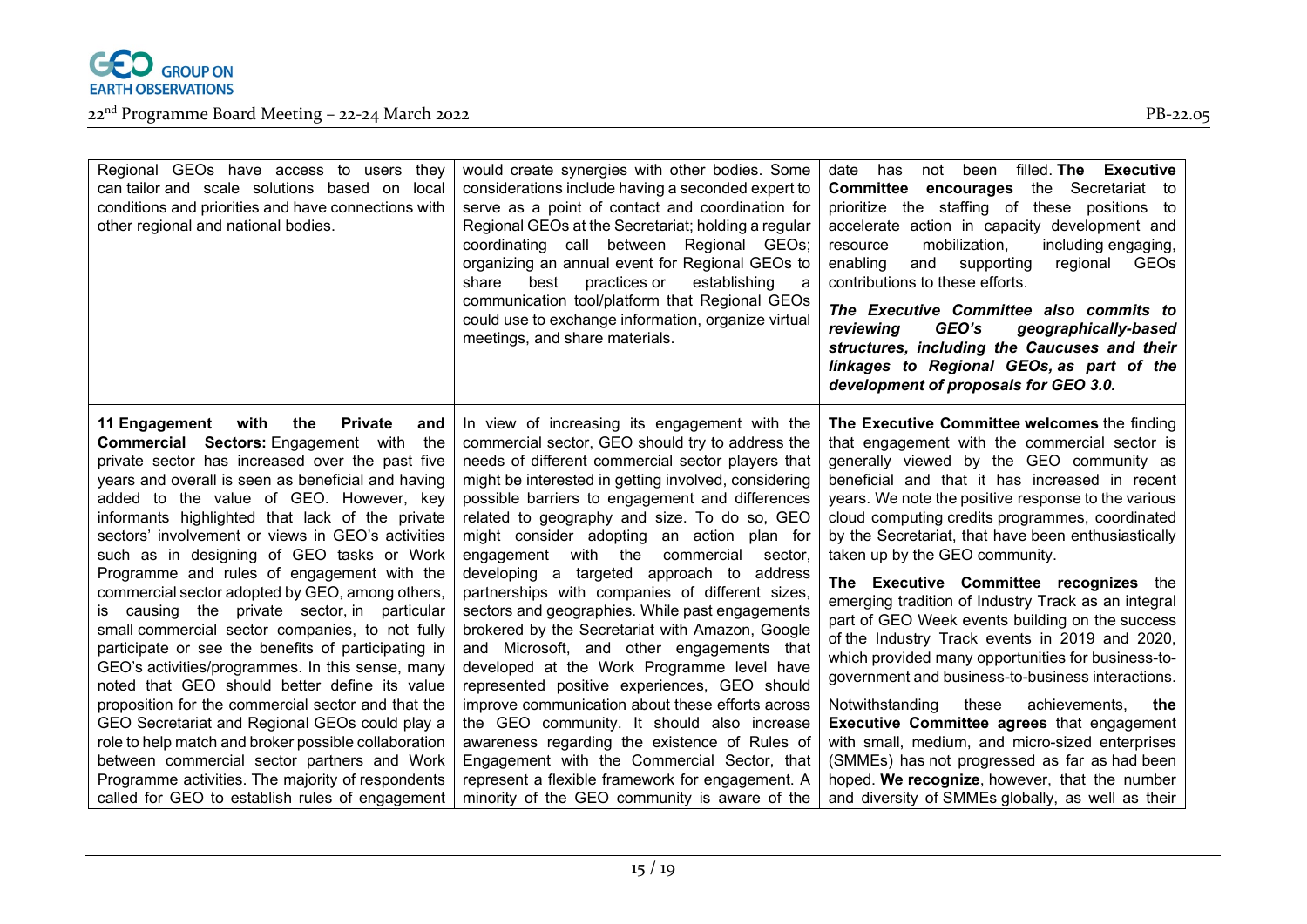

with the commercial sector including integrity, independency, privacy and ethics principles. The majority of interviewees were also unaware of the existence of the Rules of Engagement with the Commercial Sector, which already address some of these items. This points to the existence of a communication gap across the organization. Those who were aware of their existence, noted that these rules currently provide very general principles for engagement that GEO should develop further in the future to address IPR and privacy with a more comprehensive approach. Some informants believe GEO is not engaging enough with the commercial sector, especially those having better resources and technology and they feel GEO is lagging behind in the development and application of technologies compared to the commercial sector.

**12 Cloud Credits and License Programmes**: The Cloud Credits and License Programmes have been mentioned by the majority as a positive example of engagement with the commercial sector with a clear value proposition aimed at promoting the use of Earth observations and skills development in developing countries. Informants suggested GEO should look at ways to make this engagement and the benefits derived from it become long-term by ensuring participants can retain and continue developing the skills acquired through the programme and that the programmes should become increasingly tied to the GEO Work Programme. By highlighting a disparity in the capacity levels of different participants, the

existence of this framework, while many do not realize that this is already established.

Given that GEO already has some basic principles laid out on IPR, it should work to make these clearer, develop these further in light of the work of the Data Working Group on IPR and privacy and evaluate how it should engage with different opportunities, given the role it is asked to play in each exchange with the commercial sector. In doing so, GEO may wish to explore, based on the nature of the commercial sector engagement, the use of solutions as memoranda of understanding, or tools such as CRADAs to ensure the establishment of a set framework to carry out such engagements in a collaborative fashion. Lastly, Regional GEOs and the GEO Secretariat would be best placed to play a key role to foster engagement with the commercial sector by assuming a more central role in brokering engagement and matching potential partners at a regional and global level with GEO Work Programme activities. The potential for an incubator supporting SMMEs active in the field of Earth observations may also be considered.

limited resources for engagement with GEO, presents a much greater challenge than with larger firms. **The Executive Committee agrees** that the Secretariat should lead GEO's engagement efforts with the commercial sector, and that the GEO Work Programme, with additional engagement support from Regional GEOs, be leveraged to support this engagement.

*The Executive Committee calls on GEO Members and the Regional GEOs to be proactive in engaging with SMMEs within their countries and regions and brokering their interaction with GEO.* GEO members can and should involve SMMEs in national delegations, where appropriate, and informing them of GEO events and opportunities that may be of interest to them.

*The Executive Committee requests the Secretariat to prepare a discussion on SMME and GEO based on lessons learned and experience amassed to date.*

*The Executive Committee also requests that the Programme Board review the status of its Private Sector Subgroup, based on the experience since its establishment, to determine which objectives it can reasonably achieve.*

**The Executive Committee accepts the finding** that the existing framework for commercial sector involvement in GEO is not well understood by the GEO community. *It therefore requests that the Secretariat review its current communications*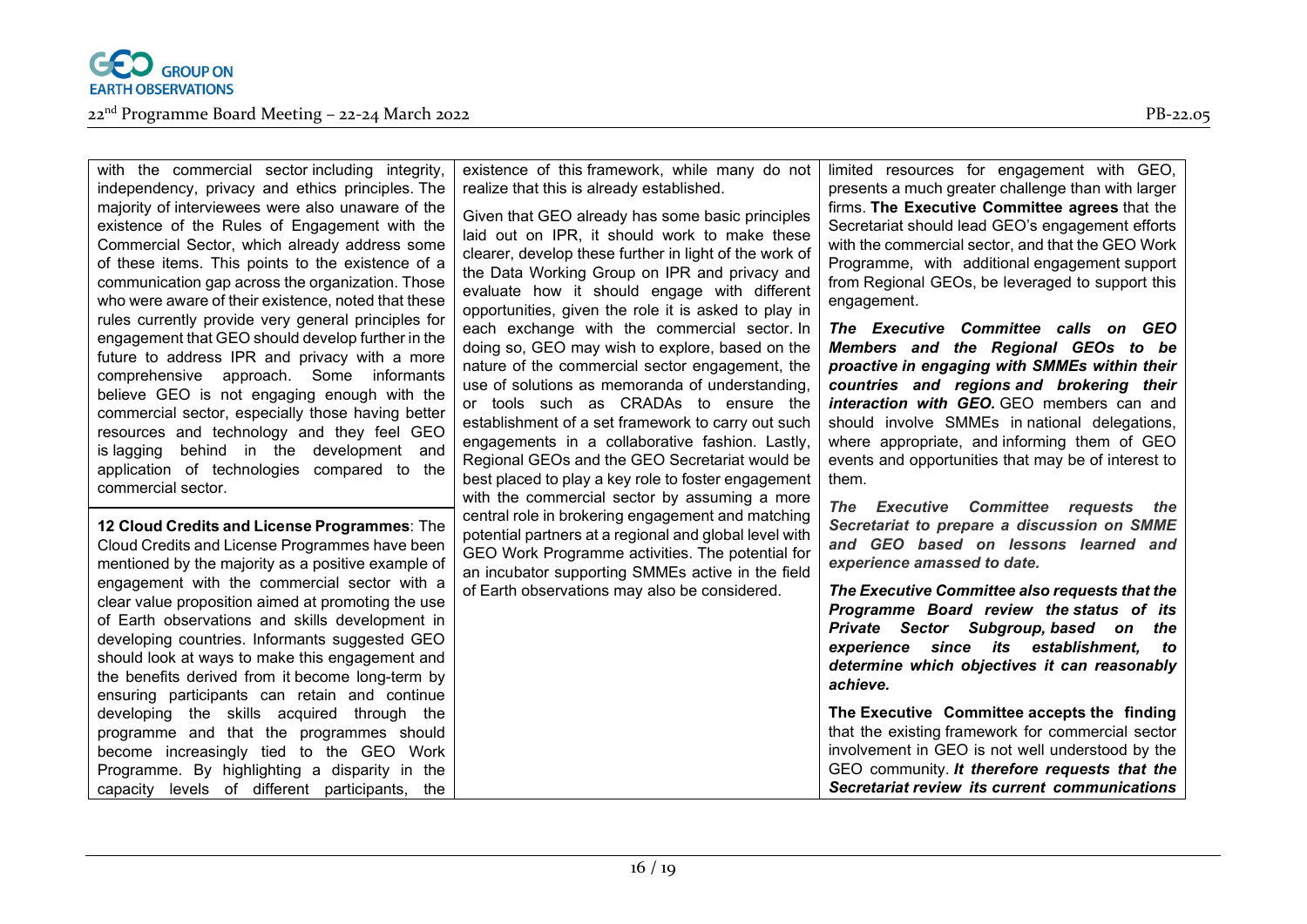

22nd Programme Board Meeting – 22-24 March 2022 PB-22.05

different sizes, particularly in developing and least developed countries, with a clear plan to address structural barriers and equally pursue involvement with all of them. This perception stems from miscommunication more so than a lack of interest on GEO's part to engage with the SMMEs where a lot of the engagement with SMMEs and companies not involved in the Cloud Credits and License Programmes happens at the level of the Work Programme and is not publicised by the Secretariat. Some of the structural reasons limiting SMMEs engagement can be helped by better coordination but calling for a "level playing field" misses some of the structural challenges and does not fully consider all of what GEO attempted to

| programmes showed how further work is needed<br>to the commercial sector for ways to clarify and<br>give greater prominence to these messages.<br>from GEO to support capacity development on the<br>use of Earth observations.<br>13 Small, Medium and Micro Enterprises: Even |  |
|---------------------------------------------------------------------------------------------------------------------------------------------------------------------------------------------------------------------------------------------------------------------------------|--|
|                                                                                                                                                                                                                                                                                 |  |
|                                                                                                                                                                                                                                                                                 |  |
|                                                                                                                                                                                                                                                                                 |  |
|                                                                                                                                                                                                                                                                                 |  |
|                                                                                                                                                                                                                                                                                 |  |
| though GEO's engagement has increased in recent                                                                                                                                                                                                                                 |  |
| years, respondents feel that GEO has so far shown                                                                                                                                                                                                                               |  |
| little or no satisfactory engagement with the                                                                                                                                                                                                                                   |  |
| commercial sectors in SMMEs. GEO is perceived                                                                                                                                                                                                                                   |  |
| to engage more with multinational technology                                                                                                                                                                                                                                    |  |
| companies that conform with the GEO rules of                                                                                                                                                                                                                                    |  |
| procedure or afford the prospects of big grants.                                                                                                                                                                                                                                |  |
| SMMEs, on the other hand, cannot compete with                                                                                                                                                                                                                                   |  |
| what can be offered by bigger companies at the                                                                                                                                                                                                                                  |  |
| international level and have structural barriers to                                                                                                                                                                                                                             |  |
| engagement represented by limited opportunities                                                                                                                                                                                                                                 |  |
| and resources. Key informants feel that GEO                                                                                                                                                                                                                                     |  |
| should also engage more with SMMEs, diverse                                                                                                                                                                                                                                     |  |
| companies from different geographies and with                                                                                                                                                                                                                                   |  |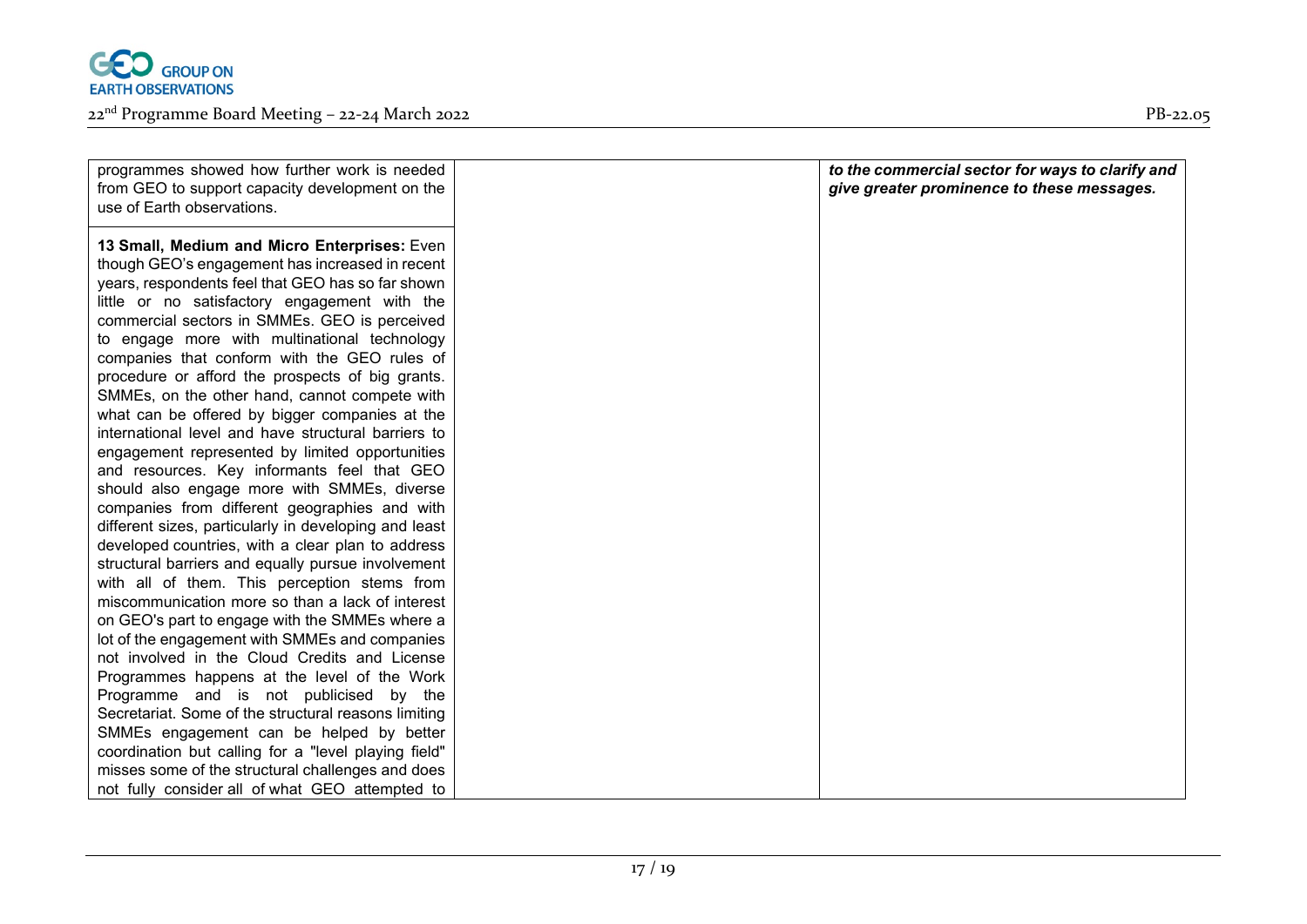

| date. However, there is room for improvement,<br>especially where the need to communicate better<br>and clarify existing misconceptions is evident, and<br>to improve coordination through an increased role<br>of the Regional GEOs and the Secretariat.                                                                                                                                                                                                                                                                                                                                                                |                                                                                                                                                                                                                                                                                                                                                                                                                                                                        |                                                                                                                                                                                                                                                                                                                                                                     |
|--------------------------------------------------------------------------------------------------------------------------------------------------------------------------------------------------------------------------------------------------------------------------------------------------------------------------------------------------------------------------------------------------------------------------------------------------------------------------------------------------------------------------------------------------------------------------------------------------------------------------|------------------------------------------------------------------------------------------------------------------------------------------------------------------------------------------------------------------------------------------------------------------------------------------------------------------------------------------------------------------------------------------------------------------------------------------------------------------------|---------------------------------------------------------------------------------------------------------------------------------------------------------------------------------------------------------------------------------------------------------------------------------------------------------------------------------------------------------------------|
| 14 Awareness: There is a general lack of<br>awareness on the role of the Trust Fund and how it<br>serves to support the operations of the GEO<br>Secretariat, but also about the Standing Agreement<br>and consequently the administrative arrangement<br>in place between the GEO Secretariat and the                                                                                                                                                                                                                                                                                                                   | To favour awareness of the Trust Fund, its role and<br>function, and to encourage contributions to it from<br>GEO members and stakeholders, GEO should<br>communicate its value proposition more clearly<br>across the entire organization and highlight the<br>importance of the GEO Secretariat and the role it                                                                                                                                                      | The Executive Committee fully concurs, and<br>the<br><b>Secretariat</b><br>requests that<br>include<br>consideration of this issue when devising the<br>strategy for communicating the value of GEO as<br>outlined under Key Finding 1, recommendation<br>sub-point iii in particular.                                                                              |
| WMO. This is demonstrated by the<br>high<br>percentage of respondents who chose not to<br>address the question on the Trust Fund or declared<br>they did not know enough to answer this<br>question. This finding points to the need for<br>systematic and continuous communication within<br>the organization on priorities such as the GEO<br>funding model, its functioning and role which allows<br>the Secretariat to continue its operations.                                                                                                                                                                      | plays in coordinating GEO's activities. This could<br>be achieved by i) continuing to use public<br>campaigns of commitment to show members'<br>engagement such as the GEO Pledge campaign, ii)<br>encouraging secondments and other in-kind<br>contributions from all GEO members in line with the<br>amounts suggested in voluntary indicative scale of<br>contributions, iii) promoting more the role and value<br>provided by GEO as a leading organization in the | The Executive Committee also requests that the<br><b>Budget Working Group take into consideration</b><br>the findings and recommendations of the<br>evaluation in future iterations of the GEO<br>Pledge campaign.<br>Finally, the Executive Committee recognizes<br>value of a dedicated resource<br>mobilization<br>coordinator within Secretariat to<br>lead the |
| 15 Funding Model: The majority of interviewees<br>and respondents to the surveys are in favour of<br>maintaining GEO's voluntary funding model of<br>best-effort cash or in-kind contributions to the Trust<br>Fund. The majority believes that rather than shifting<br>to a model requiring a minimum mandatory<br>contribution, the current model should be optimized<br>promoting an increase in the number of<br>contributors, in the amounts contributed by each<br>member and the number of in-kind contributions<br>including secondments from member states,<br>Participating Organizations and Associates. This | field of Earth observations, and by iv) actively<br>exploring potential donors that GEO has not<br>approached yet in order to diversify its donor base.                                                                                                                                                                                                                                                                                                                | development of a comprehensive strategy that<br>would address this recommendation.                                                                                                                                                                                                                                                                                  |